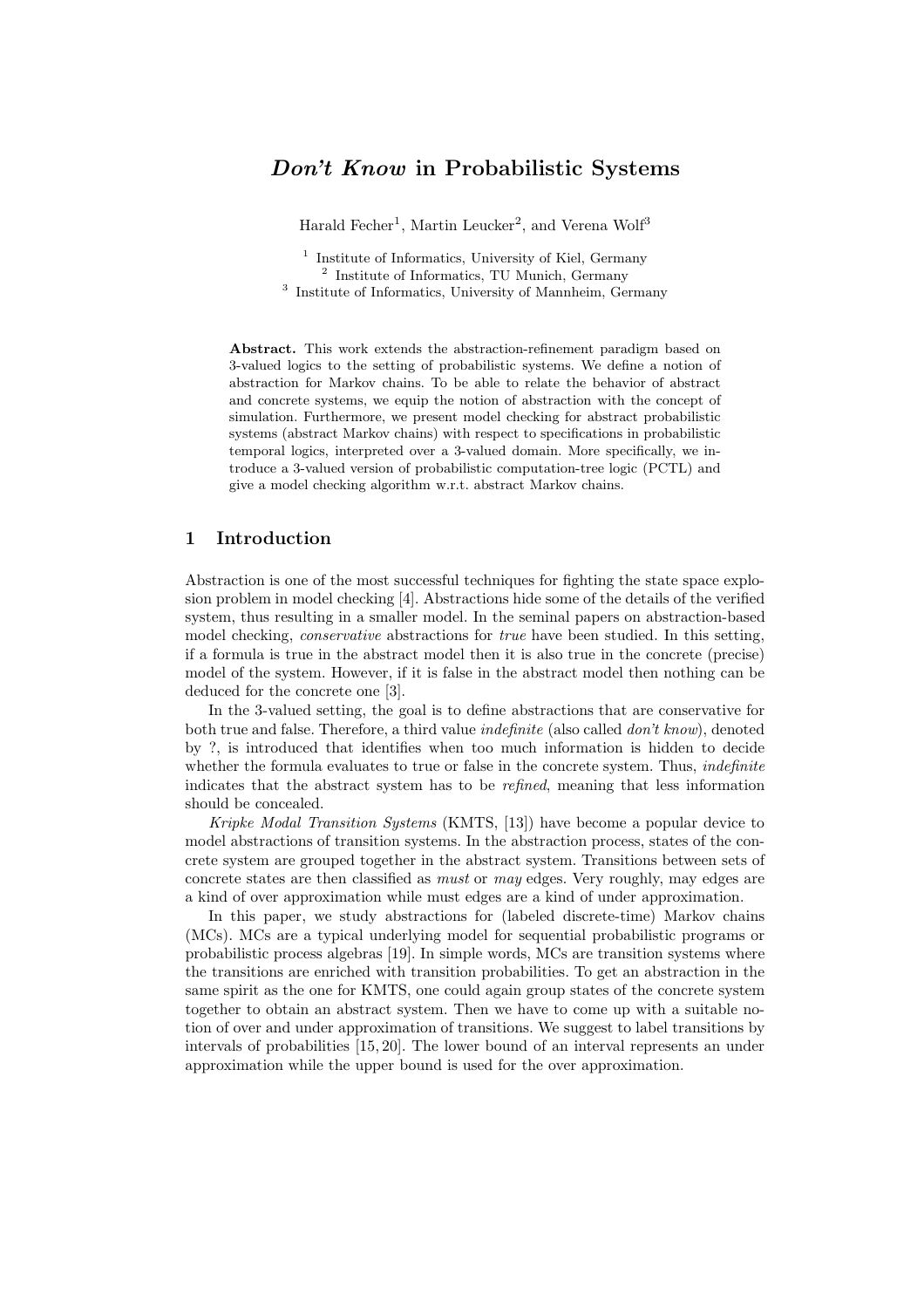This motivates to define the notion of Abstract Markov Chains (AMCs) as a kind of transition system where transitions are labeled with intervals of probabilities. To compare the behavior of a given AMC and a given MC, we introduce a simulation relation, called probabilistic simulation. We call an AMC  $M'$  coarser or an abstraction of AMC  $M$  if  $M'$  simulates  $M$  and vice versa  $M$  is called finer or a refinement of  $M'$ . We show that the abstractions obtained by the process mentioned above are in the simulation relation.

When AMCs are used in the context of abstraction, we motivate that only certain combinations of intervals are meaningful and call such AMCs delimited. Cutting arbitrary AMCs to delimited ones, also during the model checking process, will give more precise results at (nearly) no cost, as we will describe.

Our main motivation for abstraction is model checking. For probabilistic systems, Jonsson and Hansson introduced Probabilistic Computation Tree Logic (PCTL) [10] that allows formulation of statements involving the measure of certain paths. We give PCTL a 3-valued semantics over AMCs. The semantics is defined, as we show, in the right manner w.r.t. abstractions: If a formula evaluates to true or false in the abstract system, it does so in the concrete system. If the result is *indefinite*, nothing can be said about the concrete system.

We then present (two versions of) a model checking algorithm for AMCs and 3 valued PCTL. The gist of our algorithms is to use 3-valued combinations instead of boolean (as in the 2-valued case) for state formulas and to compute measures for each path property similar as in the setting of Markov decision processes [1, 7].

Recently, 3-valued-based model checking and refinement has gained a lot of interest. A framework for 3-valued abstraction is introduced in [13, 8]. In [17, 16, 2], model checking of 3-valued (or multi-valued) versions of CTL or CTL<sup>∗</sup> have been studied. Game-based approaches allow an elegant treatment of refinement and have been presented in [18,9] in the setting of CTL and respectively the  $\mu$ -calculus.

General issues for abstractions of probabilistic systems are discussed in [12, 14] while we concentrate on a specific abstraction together with dedicated model checking algorithms. The closest works to ours is  $[6]$  and  $[11]$ . In  $[6]$ , Markov decision processes are proposed for abstracting of MCs. However, they only consider reachability properties while we study PCTL model checking. More importantly, our notion of simulation is coarser—thus allowing for coarser and therefore smaller abstractions—while maintaining soundness w.r.t. 3-valued PCTL. In  $[11]$ <sup>1</sup>, criterias have been engineered that guarantee an abstraction to be optimal (in some sense). While, of course, such an optimal abstraction sounds preferable, the approach loses some of its elegance since—in simple words—it requires storage of much information. Furthermore, it is not clear (to us) how to obtain this information without constructing the underlying MC.

We conclude our paper by discussing the pros and cons of the different approaches in detail and order them w.r.t. their precision (in a sense made precise below).

Outline AMCs are derived in the next section. Before, introducing 3-valued PCTL in Section 4, we discuss the relation of measures of paths in finer and coarser systems first for reachability properties, in Section 3. The model checking algorithms for PCTL is given in Section 5. We compare our framework with existing ones in Section 6.

 $^{\rm 1}$  We thank the author for providing us the as yet unpublished manuscript.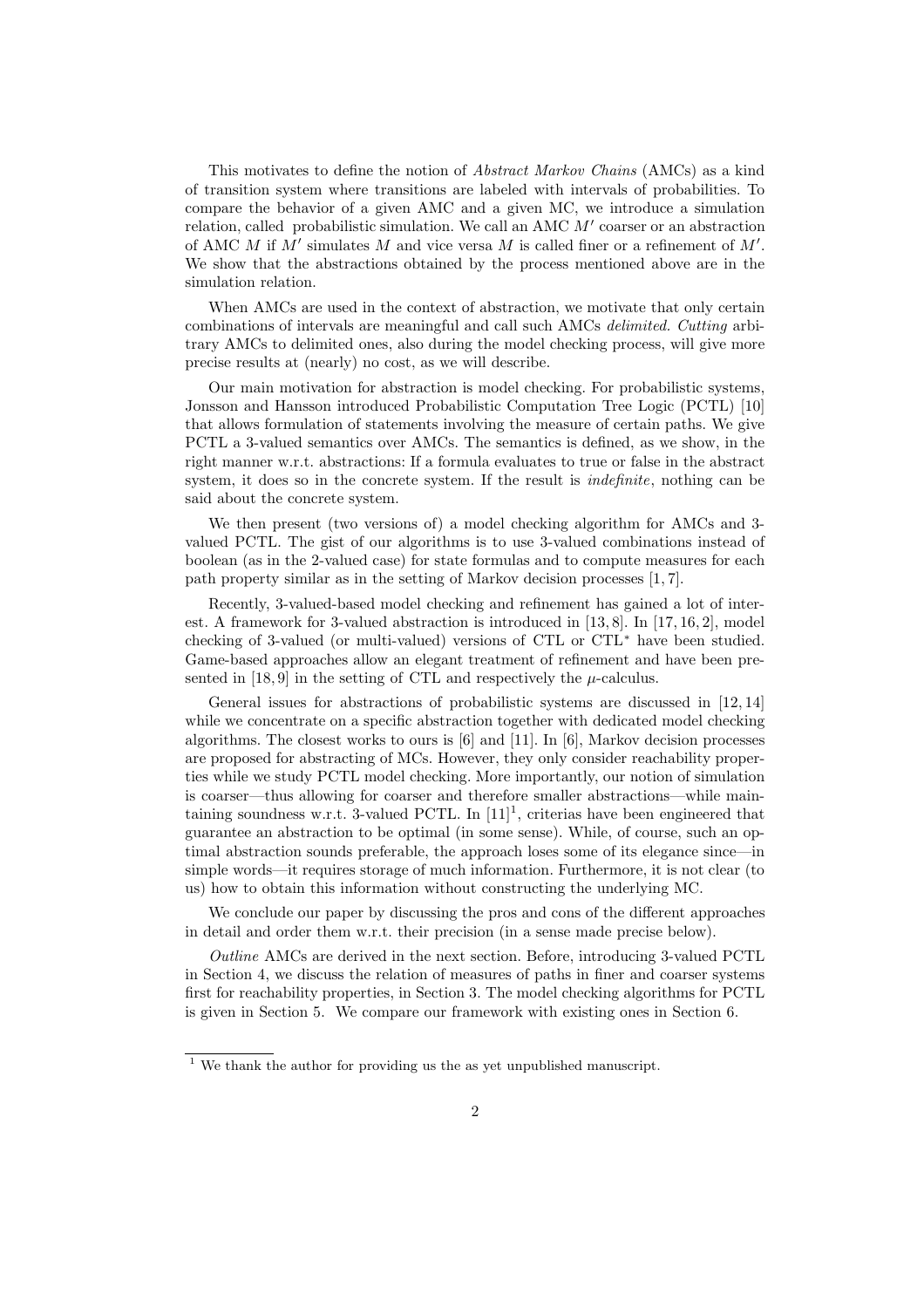

Fig. 1. A Markov chain and its abstraction

## 2 Abstract Markov Chains

To introduce our notion of abstraction, let us consider the Markov chain shown in Figure 1(a). A Markov chain consists of states labeled with propositions. The states are connected by transitions that are labeled with probabilities for taking the corresponding transitions. Following the idea of Kripke Modal Transition Systems, states of the concrete system are grouped together in the abstract system. For example,  $s<sub>5</sub>$  and  $s_6$  form the abstract state  $A_2$  (Figure 1(b)). While in the case of transition systems, we obtain so-called  $may$ - and  $must$ -transitions denoting that there may be a transition from one state to the other, or, there is a transition for sure, we deal with lower and upper bounds on the transition probabilities here. For example, we say that we move from  $A_2$  to  $A_1$  with some probability in  $[0, \frac{1}{4}]$  since we either cannot move to  $A_1$  (when in  $s_6$ ) or move to  $A_1$  with probability  $\frac{1}{4}$  (when in  $s_5$ ). This motivates the definition of an abstract Markov chain. Let us first fix some notation:

Let AP be a nonempty finite set of *propositions* and  $\mathbb{B}_3 = {\perp, ?, \top}$  the three valued truth domain. Let X be a finite set. For  $Y, Y' \subseteq X$  and a function  $Q: X \times X \to \mathbb{R}$ let  $Q(Y, Y') = \sum_{y \in Y} \sum_{y' \in Y'} Q(y, y')$ . We omit brackets if Y or Y' is a singleton. The function  $Q(x, \cdot)$  is given by  $x' \mapsto Q(x, x')$  for all  $x' \in X$ . Furthermore let  $psdistr(X) =$  ${f : X \to [0,1]}$  be the set of all *pseudo distribution functions* on X and  $distr(X) =$  $\{f \in psdistr(X) \mid \sum_{x \in X} f(x) = 1\}$  the set of distributions on X.

**Definition 1.** An abstract Markov chain (AMC) is a tuple  $(S, P<sup>l</sup>, P<sup>u</sup>, L)$  where:

- $S$  is a finite set of states,
- $-P^l, P^u : S \times S \rightarrow [0,1]$  are matrices describing the lower and upper bounds for the transition probabilities between states such that for all  $s, s' \in S$ ,  $P^l(s, \cdot)$  and  $P^u(s, \cdot)$  are pseudo distribution functions and

$$
P^{l}(s,s') \le P^{u}(s,s') \text{ and } P^{l}(s,S) \le 1 \le P^{u}(s,S),\tag{1}
$$

 $- L : S \times AP \rightarrow \mathbb{B}_3$  is a labeling function that assigns a truth value to each pair of state and proposition.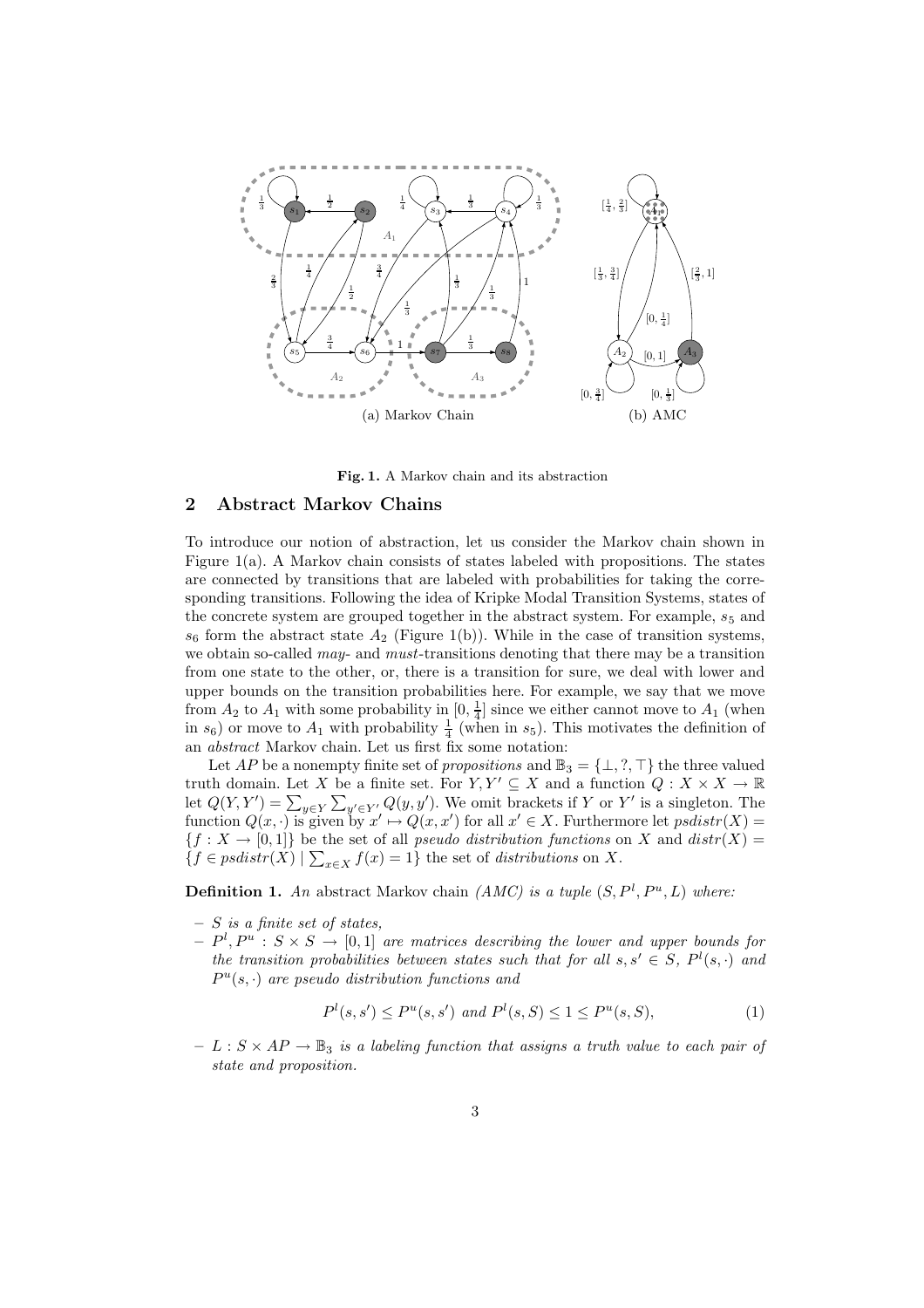Note that with condition (1) we do not consider states without any outgoing transition. We call an AMC  $M = (S, P^l, P^u, L)$  a *Markov chain* (MC) if  $P^l = P^u =: P$ . Note that in this case  $P(s, \cdot) \in distr(S)$ , for all  $s \in S$ . Let X be a finite set. Let  $g^l, g^u$  be a pair of functions in  $psdistr(X)$  with  $g^l(x) \leq g^u(x)$  for all  $x \in X$ . We write  $g(x)$  for the interval  $[g^{l}(x), g^{u}(x)] \subseteq [0,1]$  and  $distr(g)$  for the set  $\{f \in distr(X) \mid \forall x \in X$ :  $f(x) \in g(x)$ . If  $g^l = Q^l(x, \cdot)$  and  $g^u = Q^u(x, \cdot)$  for some  $Q^l, Q^u \in psdistr(X \times X)$  we put  $distr(Q(x, \cdot)) = distr(q)$ .

Let us now formalize the notion of abstraction:

**Definition 2.** Let  $M = (S, P^l, P^u, L)$  be an AMC and  $\mathcal{A} = \{A_1, A_2, \ldots, A_n\} \subseteq 2^S$  a partition of S, i.e.  $A_i \neq \emptyset$ ,  $A_i \cap A_j = \emptyset$  for  $i \neq j$ ,  $1 \leq i, j \leq n$  and  $\bigcup_{i=1}^{n} A_i = S$ . Then the abstraction of M induced by A is the AMC abstract $(M, \mathcal{A}) = (\tilde{S}, \tilde{P}^l, \tilde{P}^u, \tilde{L})$  given by

- $\tilde{S} = \mathcal{A}$ ,
- $-\tilde{P}^{l}(A_{i}, A_{j}) = \min_{s \in A_{i}} P^{l}(s, A_{j})$  and  $\tilde{P}^{u}(A_{i}, A_{j}) = \max_{s \in A_{i}} P^{u}(s, A_{j}).$
- For  $a \in AP$  the labeling of an abstract state (also called macro state)  $A \in \mathcal{A}$  is given by

$$
\tilde{L}(A, a) = \begin{cases}\n\top, & \text{if } L(s, a) = \top \text{ for all } s \in A, \\
\bot, & \text{if } L(s, a) = \bot \text{ for all } s \in A, \\
?, & \text{otherwise.} \n\end{cases}
$$

*Example 1.* Figure 1 (a) illustrates a MC with 8 states. These states are grouped together, denoted by the dashed grey circles, to form the abstract system with three states.<sup>2</sup> The intervals of probabilities are obtained as described before. For simplicity we consider a single proposition  $a \in AP$  that holds exactly in all grey shaded states. Thus, in the abstract system, we get  $\tilde{L}(A_1, a) = ?$ ,  $\tilde{L}(A_2, a) = \perp$  and  $\tilde{L}(A_3, a) = \top$ .

Scheduler In the setting of AMCs, in every state s, there is a choice for the distribution yielding the probabilities to reach successor states. This non-determinism can be resolved by means of a scheduler: A (history-dependent) scheduler for a state  $s_0$ is a function  $\eta: s_0S^* \to distr(S \times S)$  that maps each sequence of states  $s_0 \dots s$  to a distribution in  $distr(P(s, \cdot))$ . The set of all schedulers for an AMC M starting in state  $s_0$  is denoted by  $\mathcal{S}(M, s_0)$ . We write  $\mathcal{S}(s_0)$  if M is clear from the context.

Delimited AMCs Since a scheduler is defined to select only distributions (rather than pseudo distributions), we can sharpen the definition of AMCs, motivated as follows (see also [20]):

Consider the AMC M in Figure 2, (a)<sup>3</sup>. Assume that one chooses the value  $\frac{3}{4}$ , i.e.  $P^u(s, v) = P^l(s, v) = \frac{3}{4}$ , from the interval  $[\frac{1}{4}, \frac{3}{4}]$  labeling the transition from state s to v. But then, the transition probability from state s to u is  $P(s, u) = 1 - P(s, v) = \frac{1}{4} \notin$  $\left[\frac{1}{2},\frac{3}{4}\right]$ . This problem does not occur in case (b) and (c) of Figure 2. The AMC in case (b) is "finer" than (a) since  $[\frac{1}{4}, \frac{1}{2}] \subset [\frac{1}{4}, \frac{3}{4}]$ , whereas case (c) is more abstract than (a). In the following we will "cut" AMCs so that cases with "non-constructive" information do not occur and give a transformation that refines an AMC such that the conditions are fulfilled. Thus, for the example, we change from case (a) to the finer model of (b) rather than to (c).

<sup>&</sup>lt;sup>2</sup> Note that the question of how to partition the state space usually depends on where MCs are used and is beyond the scope of this paper.

<sup>3</sup> We sometimes omit outgoing transitions in examples from now on.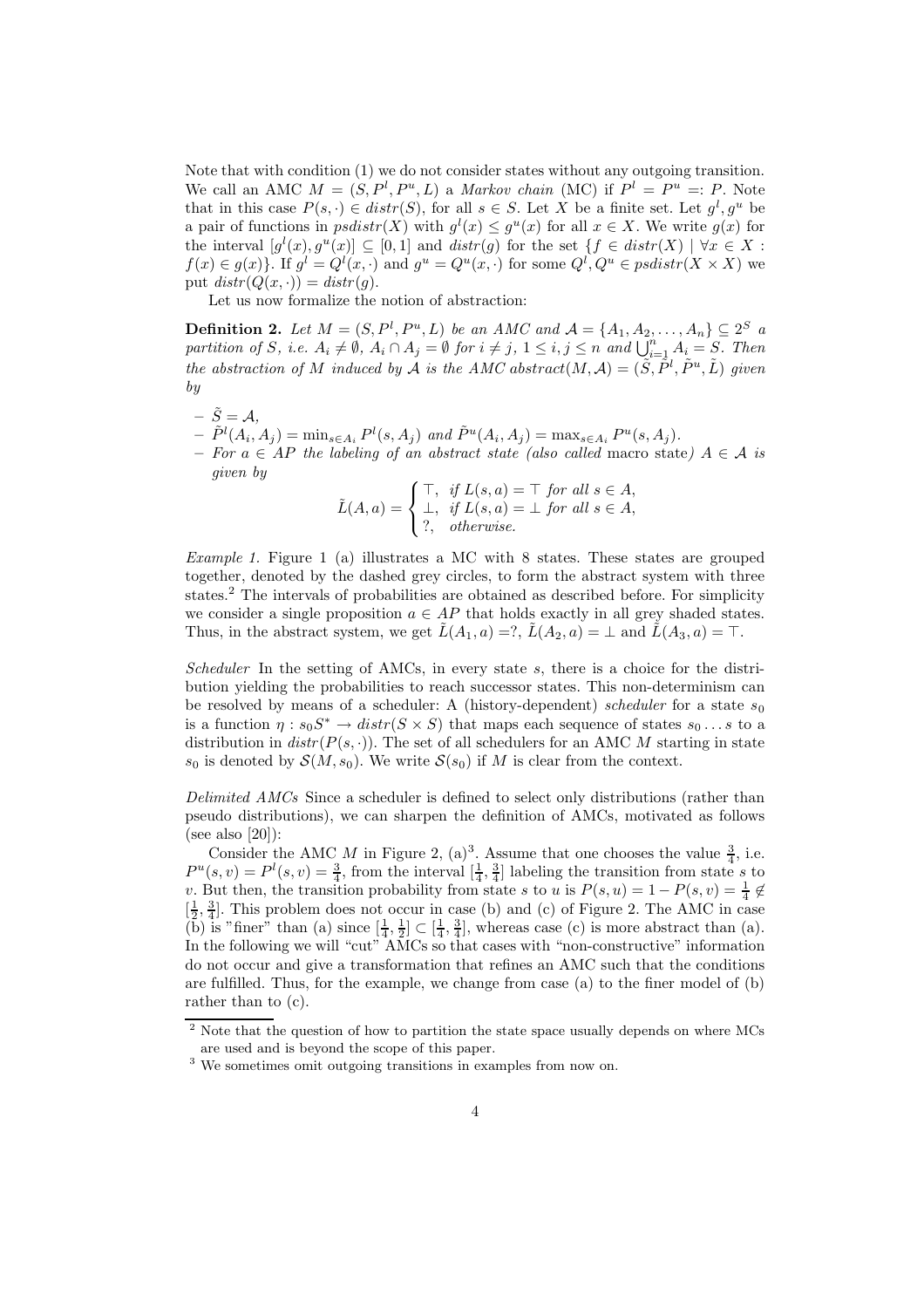

Fig. 2. Sharpening and widening the intervals

**Definition 3.** For a finite set X let  $g^l, g^u \in psdistr(X)$  with  $g^l(x) \leq g^u(x)$  for all  $x \in X$ . The cut of  $g^l$  and  $g^u$  is the pair  $cut(g^l, g^u) = (f^l, f^u)$  given by

$$
f^{l}(x) = \min\{h(x) \mid h \in \text{distr}(g)\} \qquad f^{u}(x) = \max\{h(x) \mid h \in \text{distr}(g)\}\
$$

We call an AMC  $M = (S, P^l, P^u, L)$  delimited iff for all  $s \in S$  it holds that

$$
cut(P^{l}(s,\cdot), P^{u}(s,\cdot)) = (P^{l}(s,\cdot), P^{u}(s,\cdot)).
$$

Summing up, cut deletes values that cannot be completed to a distribution, so no scheduler of an AMC gets lost:

**Lemma 1.** Let  $M = (S, P^l, P^u, L)$  be an AMC and  $M' = (S, cut(P^l, P^u), L)$  the delimited version of M. Then for all  $s \in S$ ,

$$
\mathcal{S}(M,s) = \mathcal{S}(M',s)
$$

Note that the cut operator is easy to calculate, e.g., the lower bound of the transition probability for s to s' will be  $\max\{P^l(s, s'), 1 - \sum_{s'' \neq s'} P^u(s, s'')\}$  in the delimited version. If a lower bound is adapted no upper bound has to be adapted and vice versa.

If we construct  $abstract(M, \mathcal{A})$  we always receive a delimited AMC if M is a MC. This is not necessarily the case if  $M$  is an AMC, even if  $M$  is delimited, as Figure 3 shows.

Remark 1. In the following we assume that w.l.o.g. all considered AMCs are delimited unless otherwise stated.

Extreme Distributions As will become apparent in the following, distributions taking up values on the borders of intervals, called extreme distributions, are of special interest.



Fig. 3. Cutting abstraction: (a) abstracted to (b) delimited to (c)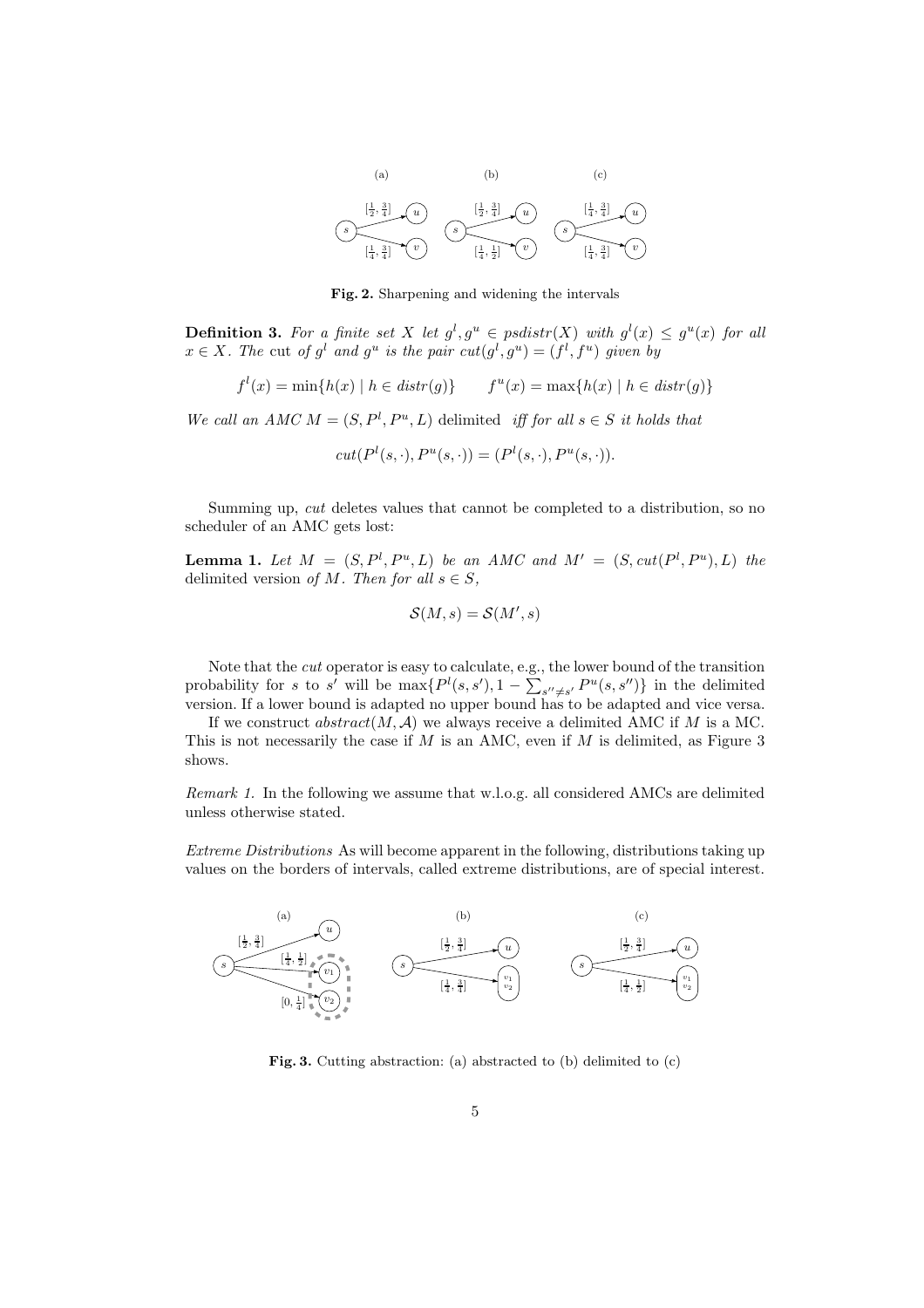Let  $g^l, g^u \in psdistr(X)$  with  $g^l(x) \leq g^u(x)$  for all  $x \in X$  and  $cut(g^l, g^u) = (g^l, g^u)$ . For  $X' \subseteq X$  let  $ex_{min}(g^{l}, g^{u}, X')$  be the set of distributions  $h \in distr(g)$  such that

$$
\begin{aligned} X' &= \emptyset \implies h = g^l = g^u, \\ X' &\neq \emptyset \implies \exists x \in X'.h(x) = g^l(x) \land h \in ex_{\min}\left(\operatorname{cut}(g^l, g^u[x \mapsto g^l(x)]), X' \setminus \{x\}\right). \end{aligned}
$$

where  $f[s \mapsto n]$  denotes the function that agrees everywhere with f except at s where it is equal to n. Dually, let  $ex_{max}(g^{l}, g^{u}, X')$  be the set of distributions  $h \in distr(g)$ such that

$$
\begin{aligned} X' &= \emptyset \implies h = g^l = g^u, \\ X' & \neq \emptyset \implies \exists x \in X'.h(x) = g^u(x) \land h \in ex_{\max}\left(\text{cut}(g^l[x \mapsto g^u(x)], g^u), X' \setminus \{x\}\right). \end{aligned}
$$

**Definition 4.** A distribution  $h \in distr(g)$  is called min-extreme if  $h \in ex_{min}(g^l, g^u, X)$ and max-extreme if  $h \in ex_{max}(g^l, g^u, X)$ . h is called extreme if it is min-extreme or max-extreme.

Simulation To compare the behavior described by two AMCs, we introduce the notion of probabilistic simulation that is an extension of probabilistic simulation for MCs [15].

**Definition 5.** Let  $M = (S, P^l, P^u, L)$  be an AMC. We call  $\mathcal{R} \subseteq S \times S$  a probabilistic simulation iff  $s\mathcal{R}s'$  implies:

- 1.  $\forall a \in AP : (L(s', a) \neq ?) \Longrightarrow L(s', a) = L(s, a),$
- 2. for each  $h \in \text{distr}(P(s, \cdot))$  there exists  $h' \in \text{distr}(P(s', \cdot))$  and  $\delta \in \text{distr}(S \times S)$ such that for all  $u, v \in S$

(i) 
$$
\delta(u, v) > 0 \Longrightarrow u \mathcal{R}v
$$
, (ii)  $\delta(u, S) = h(u)$ , (iii)  $\delta(S, v) = h'(v)$ .

We write  $s \preceq s'$  iff there exists a probabilistic simulation R with sRs'. For AMC  $M_i = (S_i, P^l_i, P^u_i, L_i), s_i \in S_i, i = 1, 2$  we write  $s_1 \preceq s_2$  iff there exists a probabilistic simulation R on  $S_1 \cup S_2$  with  $s_1 \mathcal{R} s_2$  in the composed AMC of  $M_1$  and  $M_2$  (which is constructed in the obvious way, assuming  $S_1 \cap S_2 = \emptyset$ .

Note that if  $s \preceq s'$  then all possible distributions h of s are matched by a distribution h' of s'. The opposite does not hold, i.e., the set  $distr(P(s',\cdot))$  may contain distributions that can not be simulated by a distribution of s.

The previously defined abstraction operator induces a simulation:

**Theorem 1.** Let  $M = (S, P^l, P^u, L)$  be an AMC and abstract(M, A) an abstraction of  $M$  induced by a partition  $A$  of  $S$ . Then  $s$  is simulated by its macro state, i.e. for all  $s \in S, A \in \mathcal{A}$ 

$$
s \in A \implies s \preceq A.
$$

*Example 2.* Consider the MC M of Example 1, Figure 1. We have  $s_4 \preceq A_1$ , for instance: Let  $\mathcal{R} = \{ (s_i, A_1) \mid 1 \leq i \leq 4 \} \cup \{ (s_5, A_2), (s_6, A_2) \} \cup \{ (s_7, A_3), (s_8, A_3) \}.$ Since  $\tilde{L}(a, A_1) = ?$  condition (1) of Definition 5 is trivially fulfilled. Checking condition (2) for  $(s_4, A_1)$  yields:  $\delta(s_3, A_1) = \delta(s_4, A_1) = \delta(s_6, A_2) = \frac{1}{3}$  and 0 for all remaining pairs. Then  $h' \in distr(A)$  with  $h'(A_1) = \delta(s_3, A_1) + \delta(s_4, A_1) = \frac{2}{3}$ ,  $h'(A_2) = \frac{1}{3}$ , and  $h'(A_3) = 0$  is an element of  $distr(\tilde{P}(A_1, \cdot))$  such that condition (2) is fulfilled.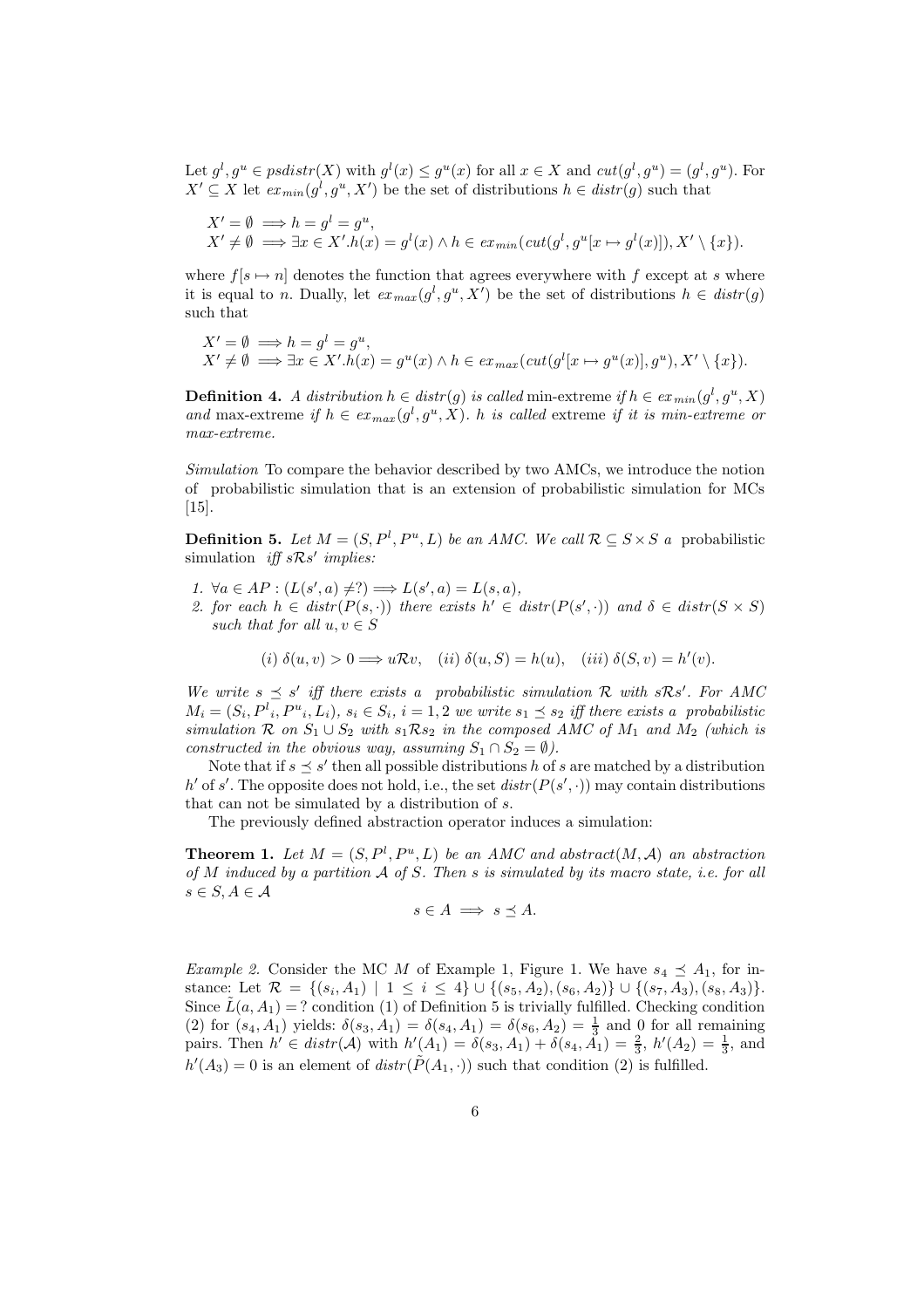#### 3 Measures and Simulation

Let us define a notion of measure for AMCs and discuss how measures are related w.r.t. simulation. Here, we study reachability properties. In the next section, we extend our study to a three-valued version of Probabilistic Computation Tree Logic (PCTL).

A nonempty set  $\Omega$  of possible outcomes of an experiment of chance is called *sample* space. A set  $\mathfrak{B} \subseteq 2^{\Omega}$  is called *Borel field* (or  $\sigma$ -algebra) over  $\Omega$  if it contains  $\Omega$ ,  $\Omega \setminus E$  for each  $E \in \mathfrak{B}$ , and the union of any countable sequence of sets from  $\mathfrak{B}$ . The subsets of  $\Omega$  that are elements of  $\mathfrak{B}$  are called measurable (w.r.t.  $\mathfrak{B}$ ). A Borel field  $\mathfrak{B}$  is generated by an at most countable set  $\mathcal{E}$ , denoted by  $\mathfrak{B} = \langle \mathcal{E} \rangle$ , if  $\mathfrak{B}$  is the closure of  $\mathcal{E}$ 's elements under complement and countable union.

A probability space is a triple  $\mathcal{PS} = (\Omega, \mathfrak{B}, \text{Prob})$  where  $\Omega$  is a sample space,  $\mathfrak{B}$  is a Borel field over  $\Omega$ , and Prob is a mapping  $\mathfrak{B} \to [0,1]$  such that Prob $(\Omega) = 1$  and  $\text{Prob}(\bigcup_{i=1}^{\infty} E_i) = \sum_{i=1}^{\infty} \text{Prob}(E_i)$  for any sequence  $E_1, E_2, \dots$  of pairwise disjoint sets from B. We call Prob a probability measure.

For an AMC  $M = (S, P^l, P^u, L)$ , let  $\Omega = S^{\omega}$  be the set of trajectories (also called paths) of M. Let **B** be the Borel field generated by  $\{\mathcal{C}(\pi) | \pi \in S^*\}$ , where  $\mathcal{C}(\pi) =$  $\{\pi' \in \Omega \mid \pi \text{ is a prefix of } \pi'\}$  is the basic cylinder set of  $\pi$ . A scheduler  $\eta \in \mathcal{S}(M, s_0)$ induces a probability space  $\mathcal{PS}^{\eta} = (\Omega, \mathfrak{B}, \text{Prob}^{\eta})$  as follows: Prob<sup> $\eta$ </sup> is uniquely given by Prob<sup> $\eta(\Omega) = 1$  and, for  $n \geq 1$ , Prob $\eta(\mathcal{C}(s_0s_1...s_n)) = h_1(s_1)...h_n(s_n)$ , where</sup>  $h_i = \eta(s_0 \ldots s_{i-1}),$  for  $i \in \{1, \ldots, n\}$ , is the probability distribution selected by  $\eta$ . We set  $Prob^{\eta}(\mathcal{C}(s'_0s'_1 \ldots s'_n)) = 0$  if  $s'_0 \neq s_0$ . Furthermore, we put  $\pi(s) = \mathcal{C}(s)$  and for  $n = 0, 1, 2, \dots$  let  $\pi[n]$  denote the *n*-th state of  $\pi$ .

When interested in the infimum of probabilities of measurable sets w.r.t. all schedulers, it suffices to consider only extreme distributions, which take values only at boundaries of intervals. A scheduler is called extreme iff it only chooses extreme distributions. The set of all extreme schedulers for state s is denoted by  $\mathcal{ES}(M, s)$  and  $\mathcal{ES}(s)$  if M is known.

**Theorem 2.** For state s in an AMC, we have for every measurable set  $Q$  of the induced probability space that

$$
\inf_{\eta \in \mathcal{E}S(s)} Prob^{\eta}(Q) = \inf_{\eta \in S(s)} Prob^{\eta}(Q)
$$

The previous theorem can easily be shown as follows: Take a scheduler  $\eta$  and show that the measure is reduced (or stays the same) when changing  $\eta$  to an extreme distribution.

Note that while there are typically infinitely many distributions leading from one state to the other in an AMC, there are only finitely many extreme distributions.

Let us compare the notion of AMCs with the one of Markov decision processes (MDPs) in the three-valued setting: A Markov decision process (MDP) is a tuple  $M = (S, \Sigma, Prob, L)$ , where S is a finite set of states,  $\Sigma$  is a non-empty finite set of letters,  $Prob : S \times \Sigma \longrightarrow distr(S)$  is a partial function that yields for a state s and a given letter  $\sigma$  a distribution function for successor states.  $L : S \times AP \rightarrow \mathbb{B}_3$  is a labeling function that assigns a truth value to each pair of state and proposition.

The MDP  $M' = MDP(M)$  induced by an AMC  $M = (S, P^l, P^u, L)$  is given as  $M' =$  $(S, \Sigma, Prob, L)$  where  $\Sigma = {\sigma_h \mid h \in distr(P(s, \cdot))$  for some  $s \in S$  and h is extreme}, Prob is such that  $Prob(s, \sigma_h) = h$  if  $h \in distr(P(s, \cdot))$  and h is extreme and  $Prob(s, \sigma_h)$ is undefined otherwise.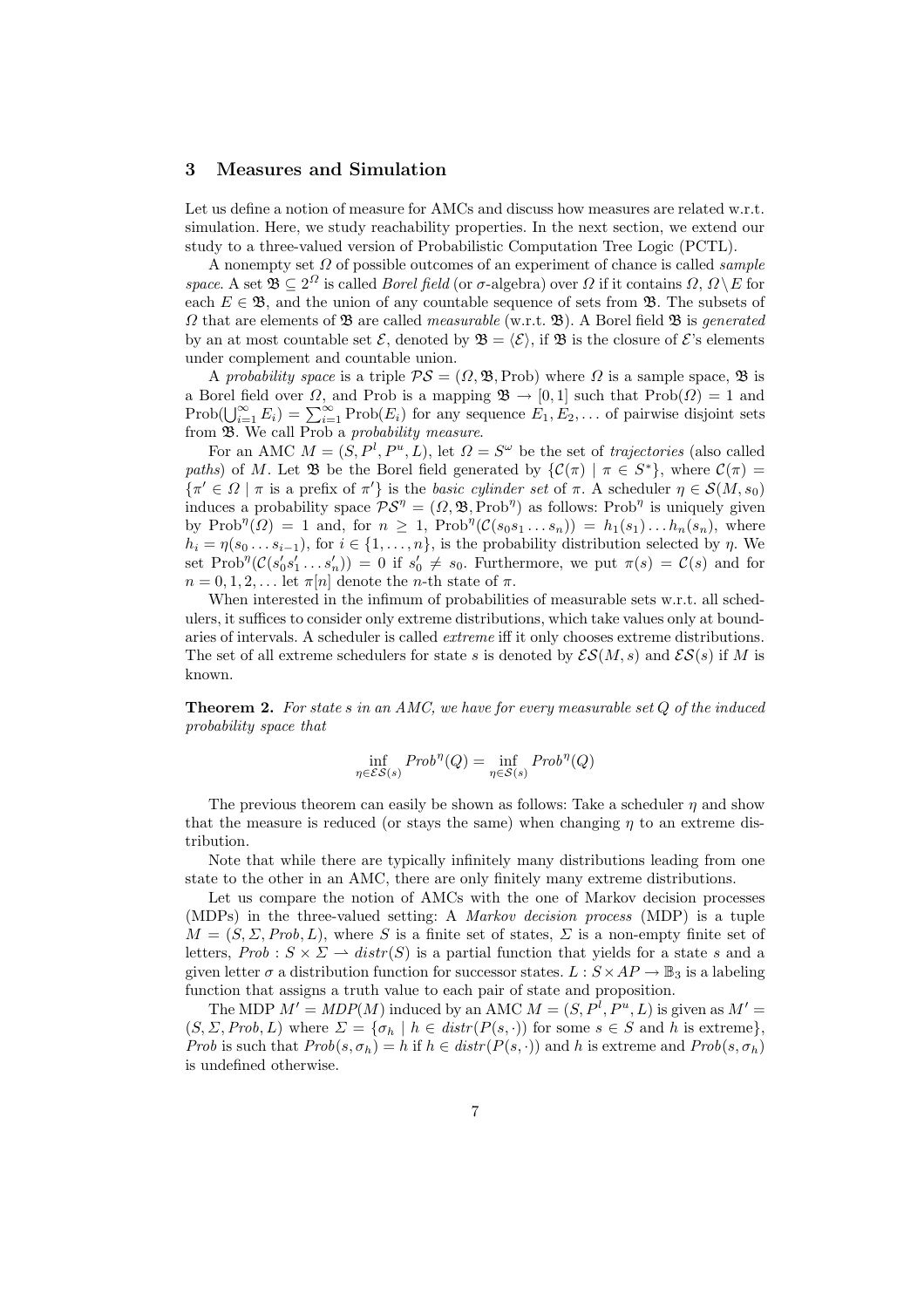Thus,  $MDP(M)$  defines a Markov decision process with the same state space as M but with (finitely-many) extreme distributions. The notion of schedulers carries over in the expected manner, i.e.  $\mathcal{ES}(M, s) = \mathcal{ES}(MDP(M), s)$  for all states s. More importantly, the infimum of the measure of some measurable set with respect to some scheduler class obviously coincides, due to Theorem 2.

For the remainder of this section, let us now concentrate on reachability properties. More specifically, for an AMC M and s one of its state, a proposition  $a \in AP$ ,  $\alpha \in \mathbb{B}_3$ and  $n = 0, 1, 2, \ldots$ , let,  $Reach(s, a, \alpha, n) := \{\pi \in \pi(s) \mid L(\pi[n], a) = \alpha \text{ and for all } k \leq$  $n, L(\pi[k], a) \neq \alpha$  and

$$
Reach(s, a, \alpha) = \bigcup_{n \ge 0}Reach(s, a, \alpha, n)
$$

For reachability properties, it was shown in the setting of Markov decision processes (MDPs), that the infimum with respect to all schedulers agrees with the one when only so-called simple schedulers are considered [7]. A scheduler  $\eta \in \mathcal{S}(M, s)$  is called *simple* iff for all  $\pi, \pi' \in S^*$ ,  $s' \in S$ , we have  $\eta(s\pi s') = \eta(s\pi's')$ , meaning that the choice does not depend on the history  $\pi$ . Thus, a similar result holds for AMCs as well. The set of simple schedulers that choose only extreme distributions is denoted by  $\mathcal{S}\mathcal{E}\mathcal{S}(M, s)$  for AMC or MDP M. Since there are only finitely many simple extreme schedulers, the infimum is indeed a minimum. Thus, we get

**Lemma 2.** For state s,  $a \in AP$ , and  $\alpha \in \mathbb{B}_3$  it holds that

 $\inf_{\eta \in \mathcal{S}(s)} Prob^{\eta}(Reach(s, a, \alpha))$  $= \inf_{\eta \in \mathcal{SES}(s)} Prob^{\eta}(Reach(s, a, \alpha))$  $= \min_{\eta \in \mathcal{SES}(s)} Prob^{\eta}(Reach(s, a, \alpha))$ 

Let us now compare the behavior of two AMCs w.r.t. abstraction, i.e., simulation. We give the intuition of the following Lemma first. Let  $s_0 \preceq s_0'$ . When scheduler  $\eta \in$  $S(s_0)$  chooses some distribution  $h_0$ , there is, according to the definition of simulation, a corresponding  $h'_0 \in \text{distr}(P(s'_0, \cdot))$ . This implies that for every state  $s_1$  reachable by  $h_0$  with positive probability, there is a set of states  $s'_{1_1}, \ldots, s'_{1_{k_1}}$  reachable by  $h'_0$ with positive probability, each simulating  $s_1$ . Now, for  $s_0s_1$ , we can argue in the same fashion: For  $\eta(s_0s_1) = h_1$  there is a corresponding  $h'_{1_i}$  for each  $s'_0s'_{1_i}$ , and so on...

Let us be more precise: For a scheduler  $\eta \in \mathcal{S}(s_0)$  we define a scheduler  $\eta' \in \mathcal{S}(s'_0)$ inductively as follows: For  $h = \eta(s_0)$  define  $\eta'(s'_0) = h'$ , where  $h'$  is as in the definition of the simulation relation. Similarly, let  $s_0 \ldots s_n$  be a sequence of states such that  $Prob<sup>\eta</sup>(\mathcal{C}(s_0...s_n)) > 0$  and  $h = \eta(s_0...s_n)$ . By induction, there is a set of states  $s'_{n_1}, \ldots s'_{n_k}$  each simulating  $s_n$ . For each  $s'_{n'} \in \{s'_{n_1}, \ldots s'_{n_k}\}\$ , define  $\eta'(s'_0 \ldots s'_{n'}) = h'$ , where  $h'$  is as in the definition of the simulation relation.

**Lemma 3.** For  $\alpha \in \{\top, \bot\}$ ,  $a \in AP$  it holds that  $s \preceq s'$  implies

$$
\inf_{\eta \in S(s)} Prob^{\eta}(Reach(s, a, \alpha)) \ge \inf_{\eta' \in S(s')} Prob^{\eta'}(Reach(s', a, \alpha))
$$

The previous lemma can be shown by induction on  $n$ , where  $n$  is the position where the proposition a has value  $\alpha$  for the first time. Induction hypothesis is that

$$
Prob^{\eta}(Reach(s, a, \alpha, n)) = Prob^{\eta'}(Reach(s', a, \alpha, n))
$$
  
 
$$
\geq \inf_{\eta'' \in S(s)} Prob^{\eta''}(Reach(s', a, \alpha, n))
$$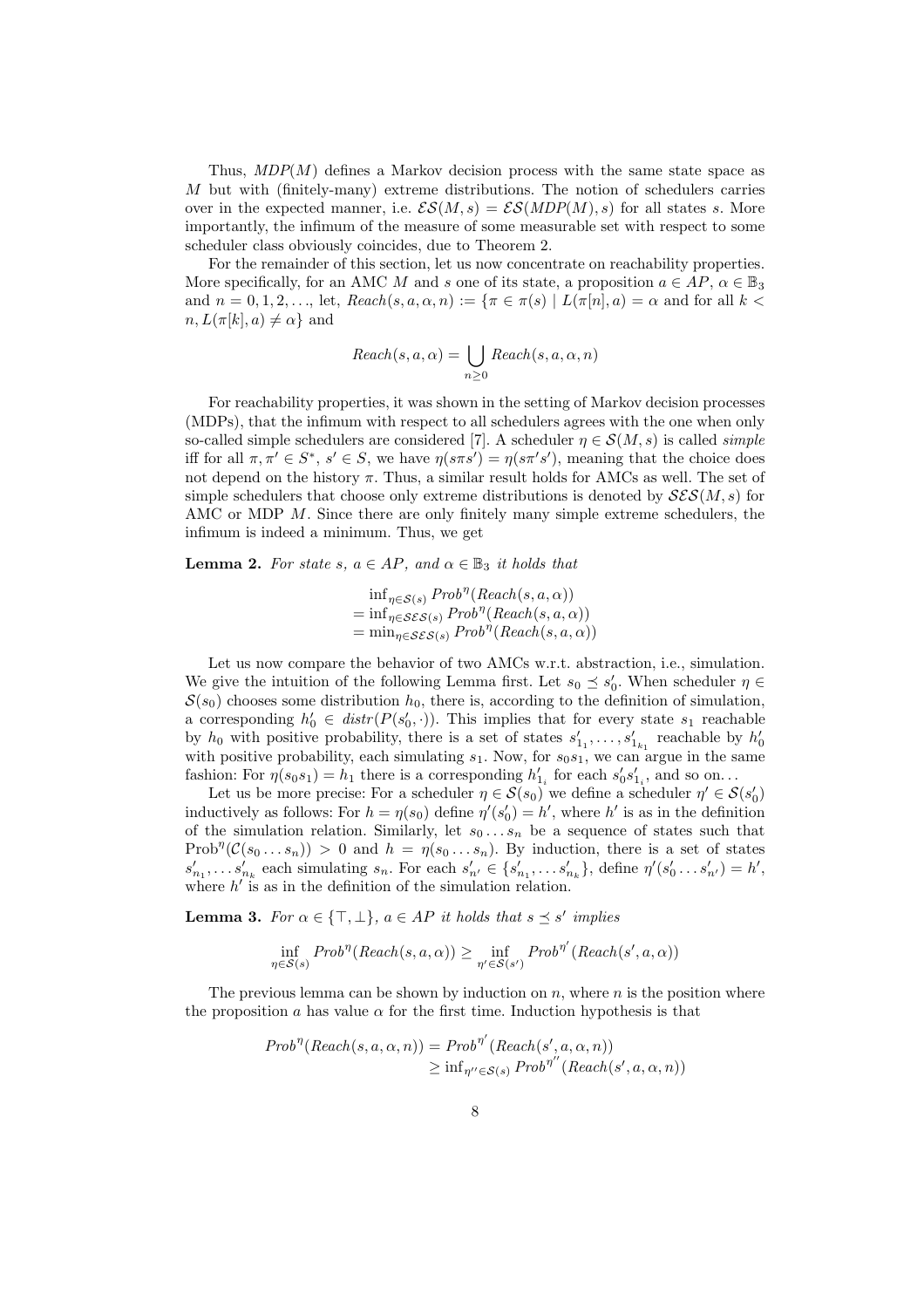where  $\eta'$  is the scheduler constructed for  $\eta$  as described above and  $\eta$  may be the one for which the infimum is taken.

Note that for the supremum, the corresponding result only holds when adding the paths that reach a state for which a evaluates to ?:

**Lemma 4.** For  $\alpha \in \{\top, \bot\}$ ,  $a \in AP$  we have that  $s \preceq s'$  implies

$$
\sup_{\eta \in S(s)} Prob^{\eta}(Reach(s, a, \alpha)) \leq \sup_{\eta' \in S(s')} Prob^{\eta'}(Reach(s', a, \alpha) \cup Readh(s', \eta', a, ?))
$$

Thus, Lemma 2 and Lemma 3 yield that the lower bound for some reachability property in the coarser system is less or equal than in the finer system.

**Theorem 3.** Let s, s' be states in an AMC with  $s \preceq s'$  and  $a \in AP$ , and  $\alpha \in \{\top, \bot\}$ . Then

 $\min_{\eta \in \mathcal{S}(s)} Prob^{\eta}(Reach(s, a, \alpha)) \geq \min_{\eta' \in \mathcal{SES}(s')} Prob^{\eta'}(Reach(s', a, \alpha))$ 

In simple words, the previous theorem says that when the minimum of a reachability property is at least  $p$  in the coarser system, it is so in the finer system as well.

### 4 3-valued PCTL

Recall that AP denotes a nonempty finite set of *propositions*. The set of *Probabilistic* Computation-Tree Logic (PCTL) [10,5] formulas over  $AP$ , denoted by PCTL, is the set of *state-formulas*  $\varphi$  inductively defined as follows:

$$
\varphi ::= \text{true} \mid a \mid \varphi \land \varphi \mid \neg \varphi \mid [\varPhi]_{\bowtie p} \qquad \varPhi ::= X \varphi \mid \varphi \mathcal{U} \varphi
$$

where  $\bowtie \in \{\leq, <, \geq, >\}, p \in [0, 1]$  and  $a \in AP$ . The formulas defined by  $\Phi$  are called  $path-formulas<sup>4</sup>$ .

In the setting of AMCs, a state might no longer just satisfy or refuse a formula, but a third value ? (don't know) is appropriate. Consequently, we define the satisfaction of a formula w.r.t. a state as a function into  $\mathbb{B}_3$ , which forms a complete lattice ordering the elements as  $\perp < ? < \top$ . Joins and meets in this lattice are denoted by  $\sqcup$  and  $\sqcap$ , respectively. Complementation is denoted by  $\bar{\phantom{a}}$ , where  $\bar{\phantom{a}}$  and  $\bar{\phantom{a}}$  are complementary to each other while  $\overline{?}$  =?.

When a formula evaluates in a state to  $\top$  or  $\bot$ , we sometimes say that the result is *definite*. Otherwise, we say that it is *indefinite*. Similarly, we say the result holds for sure or is violated for sure if it evaluates to  $\top$  respectively  $\bot$ . We say it may be true or may be false if it evaluates to ?.

Given an AMC  $M = (S, P^l, P^u, L)$  and a PCTL formula  $\varphi$  we define the satisfaction function  $[s, \varphi]$  for state  $s \in S$  and  $[\pi, \varPhi]$  for trajectory  $\pi \in S^{\omega}$  inductively as shown in Figure 4, where  $Pr^{l}(s, \Phi, \alpha) = \inf_{\eta \in \mathcal{SES}(s)} Prob^{\eta}(\{\pi \in \pi(s) \mid [\pi, \Phi] = \alpha\})$  for  $\alpha \in \mathbb{B}_{3}$ . For the cases  $\bowtie$  = < and  $\bowtie$  = > the value of  $[s, [\Phi]_{\bowtie p}]$  is similar to the cases  $\leq$  and ≥, respectively, but we exchange ≤ by < and vice versa.

To understand why the above semantics is sound with respect to the notion of simulation in Definition 5 we discuss each operator in the following and state the soundness result later in Theorem 4.

<sup>4</sup> To simplify the presentation, we omit the bounded until operator given in [10], which could easily be added.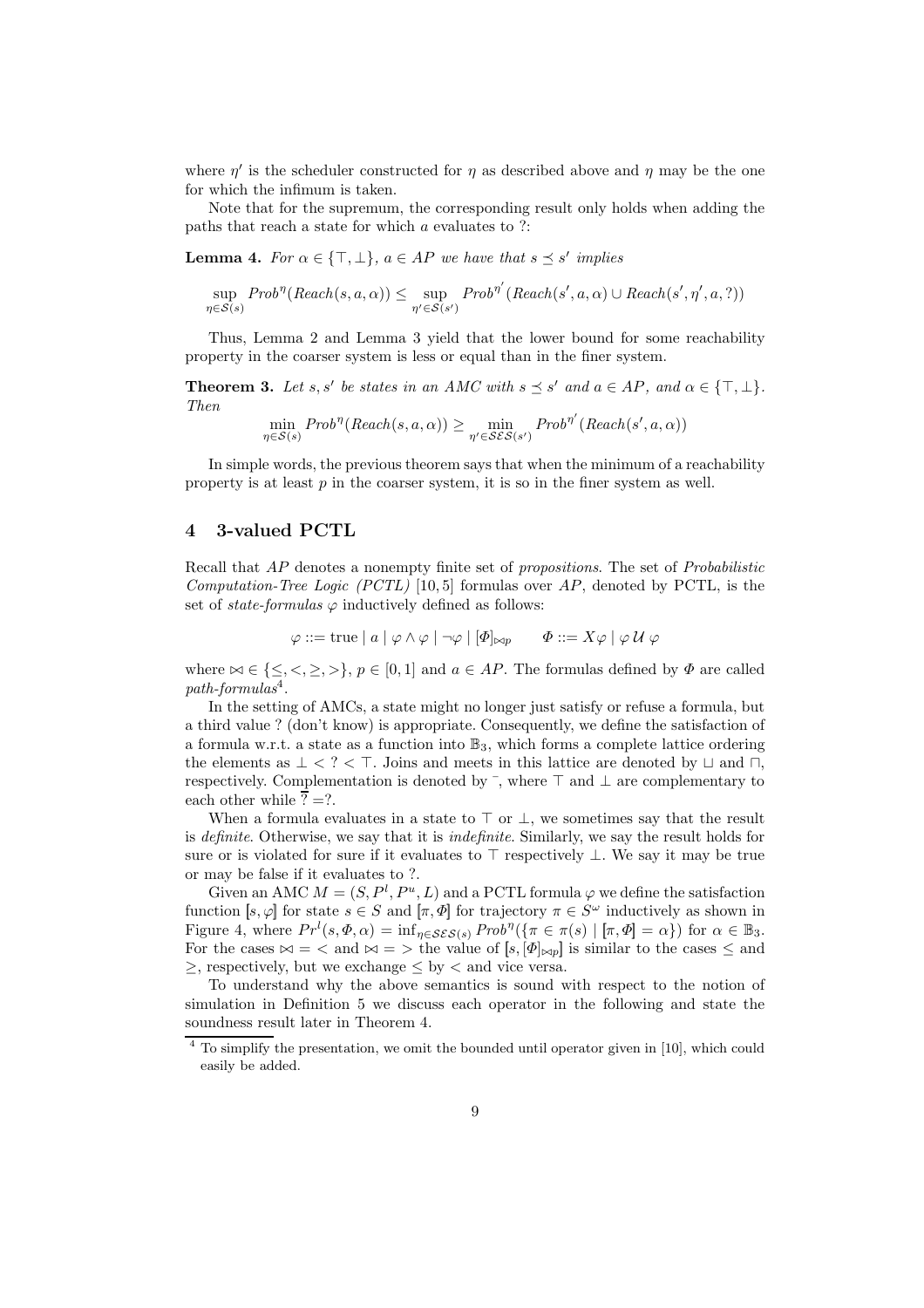| $[s, true]$                       | $= T$                                                                                                                                                                        | $[s, false]$                                                                                                                                                                | $= \bot$                               |
|-----------------------------------|------------------------------------------------------------------------------------------------------------------------------------------------------------------------------|-----------------------------------------------------------------------------------------------------------------------------------------------------------------------------|----------------------------------------|
| $[s, a]$                          | $= L(s, a)$                                                                                                                                                                  | $[s, \neg \varphi_1]$                                                                                                                                                       | $= [s, \varphi_1] \cap [s, \varphi_2]$ |
| $[s, \varphi_1 \land \varphi_2]$  | $[s, \neg \varphi_1]$                                                                                                                                                        | $= [s, \varphi_1]$                                                                                                                                                          |                                        |
| $[s, [\varPhi]_{\geq p}]$         | $= \begin{cases} T & \text{if } Pr^l(s, \varPhi, T) \geq p \\ \bot & \text{if } Pr^l(s, \varPhi, \bot) > 1 - p \\ ? & \text{otherwise} \end{cases}$                          | $[s, [\varPhi]_{\leq p}] = \begin{cases} T & \text{if } Pr^l(s, \varPhi, \bot) > 1 - p \\ \bot & \text{if } Pr^l(s, \varPhi, \top) > p \\ ? & \text{otherwise} \end{cases}$ |                                        |
| $[\pi, X\varphi_1]$               | $= [\pi[1], \varphi_1]$                                                                                                                                                      |                                                                                                                                                                             |                                        |
| $[\pi, \varphi_1 \cup \varphi_2]$ | $= \begin{cases} T & \text{if } \exists i. ([\pi[i], \varphi_2] = \top \text{ and } \forall 0 \leq j < i. [\pi[j], \varphi_1] = \top) \\ ? & \text{otherwise} \end{cases}$   |                                                                                                                                                                             |                                        |
| $[\pi, \varphi_1 \cup \varphi_2]$ | $= \begin{cases} \bot & \text{if } \forall i. ([\pi[i], \varphi_2] \neq \bot \implies \exists 0 \leq j < i. [\pi[j], \varphi_1] = \bot) \\ ? & \text{otherwise} \end{cases}$ |                                                                                                                                                                             |                                        |

Fig. 4. Semantics of PCTL formulas

Case true, false,  $a, \wedge, \neg$ : The semantics is defined as expected for the base and boolean cases.

Case X and U: The truth value of  $[\pi, X\varphi_1]$  equals the result of  $\varphi_1$  in state  $\pi[1]$ . A trajectory  $\pi$  satisfies the formula  $\varphi_1 \mathcal{U} \varphi_2$  for sure, if  $\varphi_1$  holds for sure until  $\varphi_2$  holds for sure. It is violated, if either  $\varphi_2$  is always wrong for sure, or otherwise  $\varphi_1$  is violated before.

Case  $[\Phi]_{\geq p}$ : For  $[\Phi]_{\geq p}$ , the situation is slightly more involved. First, we remark that Lemma 2 holds also for PCTL path properties, i.e. that is suffices to consider simple extreme schedulers instead of arbitrary ones.

**Lemma 5.** Let M be an AMC, s one of its states,  $\Phi$  a path property of PCTL,  $\alpha \in \mathbb{B}_3$ , and  $Q = {\pi \in \pi(s) | [\pi, \Phi] = \alpha}.$  Then

$$
\inf_{\eta \in S(s)} Prob^{\eta}(Q) = \inf_{\eta \in \mathcal{SES}(s)} Prob^{\eta}(Q) = \min_{\eta \in \mathcal{SES}(s)} Prob^{\eta}(Q)
$$

In view of the simulation relation we can show that coarser systems yield even lower bounds than finer systems.

**Lemma 6.** For states s, s' in an AMC with  $s \preceq s'$  and  $\Phi$  a path property of PCTL,  $\alpha \in {\{\top, \bot\}}, Q = {\{\pi \in \pi(s) \mid [\pi, \Phi] = \alpha\}}, Q' = {\{\pi \in \pi(s') \mid [\pi, \Phi] = \alpha\}}$  we have

$$
\min_{\eta \in \mathcal{SES}(s)} Prob^{\eta}(Q) \ge \min_{\eta' \in \mathcal{SES}(s')} Prob^{\eta'}(Q')
$$

The previous lemmas can easily be shown as their counterparts for reachability properties listed in the previous section.

For  $[\Phi]_{\geq p}$ , we measure the paths starting in s for which  $\Phi$  evaluates to  $\top$  and check whether the lower bound of this measure is greater or equal to  $p$ . If so, the result is  $\top$ and for a finer state s' with  $s' \preceq s$  this measure is also greater than p.

For scheduler  $\eta \in \mathcal{SES}(M, s')$  we set  $p_{\alpha}^{\eta} = Prob^{\eta}(\{\pi \in \pi(s') \mid [\pi, \Phi] = \alpha\})$  and observe that  $\sum_{\alpha \in \mathbb{B}_3} p_{\alpha}^{\eta} = 1$ . If the measure of the paths starting in s for which  $\Phi$ evaluates to  $\perp$  is greater than  $1 - p$ , then this is also the case for s', i.e.  $p_{\perp}^{\eta} > 1 - p$ . Therefore, this leaves less than  $1 - (1 - p) = p$  for  $p_{\perp}^{\eta} + p_{\perp}^{\eta}$ . In other words, even if  $p_{\perp}^{\eta}$ is added to  $p_{\perp}^{\eta}$ , the constraint  $\geq p$  cannot be met. Therefore, we decide for  $\perp$ .

Case  $[\Phi]_{\leq p}$ : For  $[\Phi]_{\leq p}$ , we consider the measure of paths starting in s for which  $\Phi$ evaluates to  $\top$ . If the lower bound is already bigger than p, it is so especially so for s'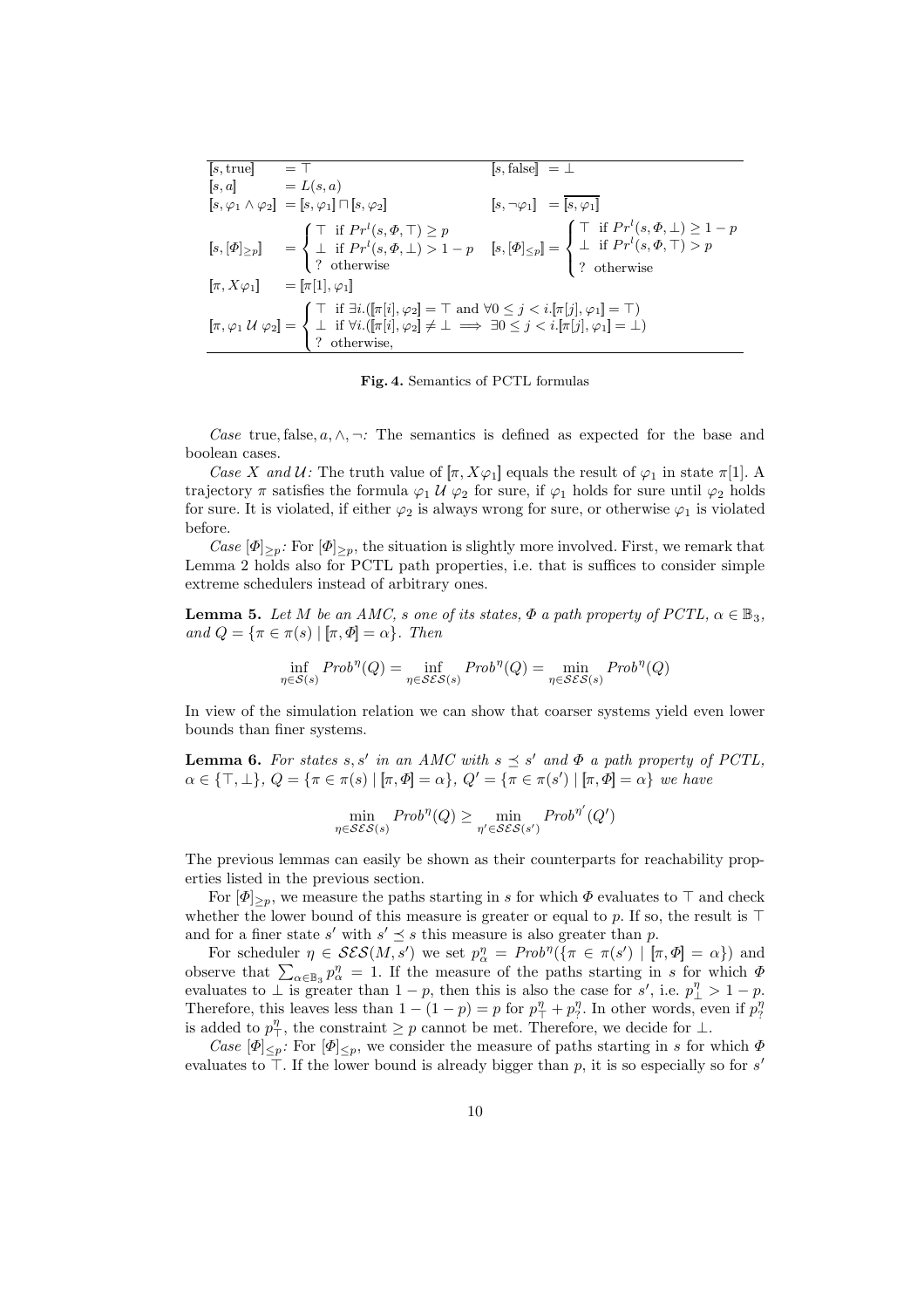and we decide for  $[\Phi]_{\leq p}$  as  $\perp$ . Similarly, if for enough paths  $\Phi$  evaluates to  $\perp$ , we can be sure that the measure of paths satisfying  $\Phi$  is small. If  $Pr^{l}(s, \Phi, \perp) \geq 1 - p$  then in the finer system for all  $\eta \in \mathcal{SES}(M, s')$  we get  $p_{\perp}^{\eta} \geq 1-p$ . But then  $p_{?}^{\eta} + p_{\top}^{\eta} \leq 1-(1-p) = p$ . In other words, even if  $p_7^{\eta}$  is added to  $p_7^{\eta}$ , the constraint  $\leq p$  is fulfilled and we go for  $T$ .

The following theorem states that our framework developed so far can indeed be used for abstraction based model checking and follows easily from Lemma 6 and the discussion above. In simple words, it says that the result of checking a formula in the abstract system agrees with the one for the finer system, unless it was indefinite.

**Theorem 4.** Let s and s' be two states of an AMC M with  $s \preceq s'$ . Then for all  $\varphi \in PCTL$ :

$$
[s', \varphi] \neq ? \ implies [s, \varphi] = [s', \varphi].
$$

Observe that the 3-valued PCTL semantics of an MC understood as an AMC coincides with the usual 2-valued PCTL semantics for Markov chains.

### 5 Model Checking 3-valued PCTL

In this section, we discuss two model checking algorithms for 3-valued PCTL. As for CTL, both model checking algorithms work bottom-up the parse tree of  $\varphi$ . Hence, it suffices to describe their steps inductively on the structure of  $\varphi$ . Each state s is labeled with a function  $t_s$  assigning to each subformula its truth value.  $t_s$  is defined directly for true, false,  $a, \varphi_1 \wedge \varphi_2$ , and  $\neg \varphi_1$  according to the definition of their semantics. For  $[\Phi]_{\bowtie p}$ ,  $t_s$  can easily be determined, provided the lower bound of a measure of paths for some path property (denoted by  $Pr<sup>l</sup>$  in Figure 4) can be computed. Therefore, it remains to show how to compute the lower bound of the measure of paths for which an until or next-step formula evaluates to  $\top$ ,  $\bot$ , and ?. Let us discuss  $\Phi := \varphi_1 \mathcal{U} \varphi_2$ . The treatment of the next-step operator is similar but easier and is omitted here. Thanks to Theorem 2, computing the measure for an until property becomes (technically) easy, since only extreme distributions have to be considered.

Reduction to MDP model checking The first idea is to convert an AMC M to an MDP  $MDP(M)$  and reuse existing methods for computing path properties on MDPs. Before translating  $M$ , we can assume that for every state, we know the truth values of  $\varphi_1$  and  $\varphi_2$ . We annotate  $MDP(M)$  with (two-valued) propositions corresponding to the values of  $\varphi_1$  and  $\varphi_2$  in M. More specifically, label a state s of MDP(M) by the (new) propositions  $a_{\varphi_1}$  and  $a_{\varphi_2}$ , if  $\varphi_1$  respectively  $\varphi_2$  evaluates to  $\top$  in s. Label s by propositions  $\bar{a}_{\varphi_1}$  and  $\bar{a}_{\varphi_2}$ , if  $\varphi_1$  respectively  $\varphi_2$  are  $\perp$ . Now, considering the semantics of the until operation as shown in Figure 4, it is easy to see that  $\varphi_1$  U  $\varphi_2$  on a path of M evaluates to  $\top$  iff  $a_{\varphi_1} \mathcal{U} a_{\varphi_2}$  on the same path (of  $MDP(M)$ ) evaluates to true. Similarly, it is easy to see that  $\varphi_1$  U  $\varphi_2$  on a path of M evaluates to  $\perp$  iff  $\neg(\neg \bar{a}_{\varphi_1} \mathcal{U} \neg \bar{a}_{\varphi_2})$  evaluates to true.

Using the reduction to an MDP model checking problem for until properties, we have completed the first algorithm that is mainly used to give an upper bound on the complexity of the model checking problem.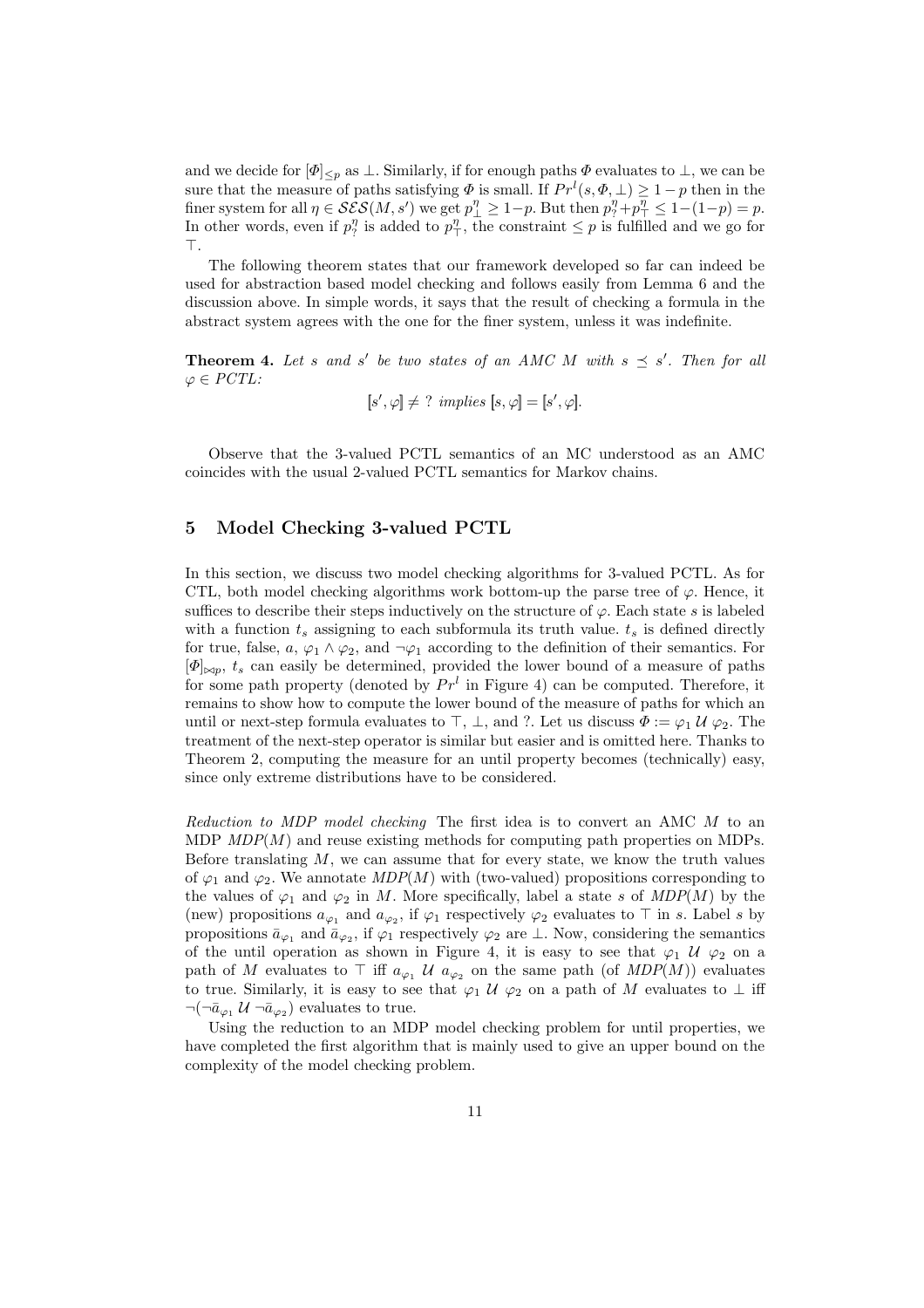Complexity Computing the semantics for an AMC M and a formula  $\varphi \in \text{PCTL}$ bottom-up for every state can be done in linear time, provided the measures for path properties are given. For every state s with  $k$  outgoing transitions, one can obtain, in the worst case, k! extreme distributions. Thus, the size of  $MDP(M)$  is at most exponential in the size of  $M$ , where, as expected, the size of  $M$ , denoted by  $|M|$  is the number of states plus the number of transitions, i.e., pairs  $(s, s')$  for which  $P^l(s, s') > 0$ . Computing the measure for a path property in an MDP  $M'$  is polynomial with respect to the size of  $M'$  (states plus non-zero transitions) [7]. Thus, overall, we get:

**Theorem 5.** Given an AMC  $M = (S, P^l, P^u, L)$  and a PCTL formula  $\varphi$ , then the algorithm outlined in this section labels every state  $s \in S$  with  $t_s(\psi) = [s, \psi]$  for each subformula  $\psi$  of  $\varphi$  in time polynomial w.r.t.  $O(2^{|M|\log|M|})$  and linear w.r.t. the size of  $\varphi$ , where |M| denotes the size of M.

Fixpoint computation The reduction to an MDP for computing path properties suffers from the effort spent for computing all extreme distributions. Therefore, we have implemented a version of the algorithm that is based on fixpoint iteration. This algorithm, while (only) approximating the minimal result in question, chooses (and computes) extreme distributions in an on-the-fly fashion, leading to huge space gains.

Our approach is inspired by the treatment in [1, 5] done for MDPs. Let us define the sets:

$$
W_{\perp}^{+} = \{ s \mid t_s(\varphi_2) = \top \} \qquad W_{\perp}^{-} = \{ s \mid t_s(\varphi_2) \neq \top \text{ and } t_s(\varphi_1) \neq \top \} W_{\perp}^{+} = \{ s \mid t_s(\varphi_2) = \bot \text{ and } t_s(\varphi_1) = \bot \} \qquad W_{\perp}^{-} = \{ s \mid t_s(\varphi_2) \neq \bot \}
$$

To simplify our presentation, we say that  $\Phi$  evaluates in a state to some value in  $\mathbb{B}_3$  if it evaluates to that value on all paths starting in this state.

 $\Phi$  holds in  $W^+$  for sure and is violated for sure in  $W^-_$ . However, the result is  $\perp$  in W<sup>+</sup> since  $\varphi_1$  as well as  $\varphi_2$  is ⊥. In W<sub>⊥</sub> the formula is not necessarily violated.

Let  $p_{\alpha}^{min}$  abbreviate  $(Pr^l(s, \Phi, \alpha))_{s \in S}$ . We obtain  $p_{\alpha}^{min}$  as least fixpoint of the iteration described in the following:

First, let Del be the set of all pairs of delimited pseudo distribution functions on S and  $b \in \{l, u\}$ . Consider the minimization/maximization function  $\xi^b : 2^S \times \mathrm{Del} \times (S \to \mathbb{R})$  $[0,1] \rightarrow [0,1]$  that is given by  $\xi^b(\emptyset, (g^l, g^u), x) = 0$  and for  $S' \neq \emptyset$ 

$$
\xi^{l}(S', (g^{l}, g^{u}), x) = g^{l}(s^{l}) \cdot x(s^{l}) + \xi^{l}(S' \setminus \{s^{l}\}, cut(g^{l}, g^{u}[s^{l} \mapsto g^{l}(s^{l})]), x)
$$
  
if  $x(s^{l}) = \min_{s' \in S'} x(s')$ ,  

$$
\xi^{u}(S', (g^{l}, g^{u}), x) = g^{u}(s^{u}) \cdot x(s^{u}) + \xi^{u}(S' \setminus \{s^{u}\}, cut(g^{l}[s^{u} \mapsto g^{u}(s^{u})], g^{u}), x)
$$
  
if  $x(s^{u}) = \max_{s' \in S'} x(s')$ .

Note that  $\xi^b(S, (g^l, g^u), x)$  sorts the states  $s \in S'$  according to their values in x and chooses  $h \in \text{distr}(g)$  that minimizes/ maximizes the value  $\sum_{s \in S} h(s) \cdot x(s)$ .<sup>5</sup>

<sup>&</sup>lt;sup>5</sup> The function  $\xi^b$  is well defined, i.e., the same value is obtained if another maximal/minimal state s' is considered. This follows from the fact that  $\min\{\sum_{s\in S'} h(s) \mid h \in \text{distr}(g)\}$  $\min\{\sum_{s\in S'} h(s) \mid h\in \text{distr}(\text{cut}(g^l, g^u[s'\mapsto g^l(s')]))\}$  for all  $S'\subseteq S$  with  $s'\in S'$ .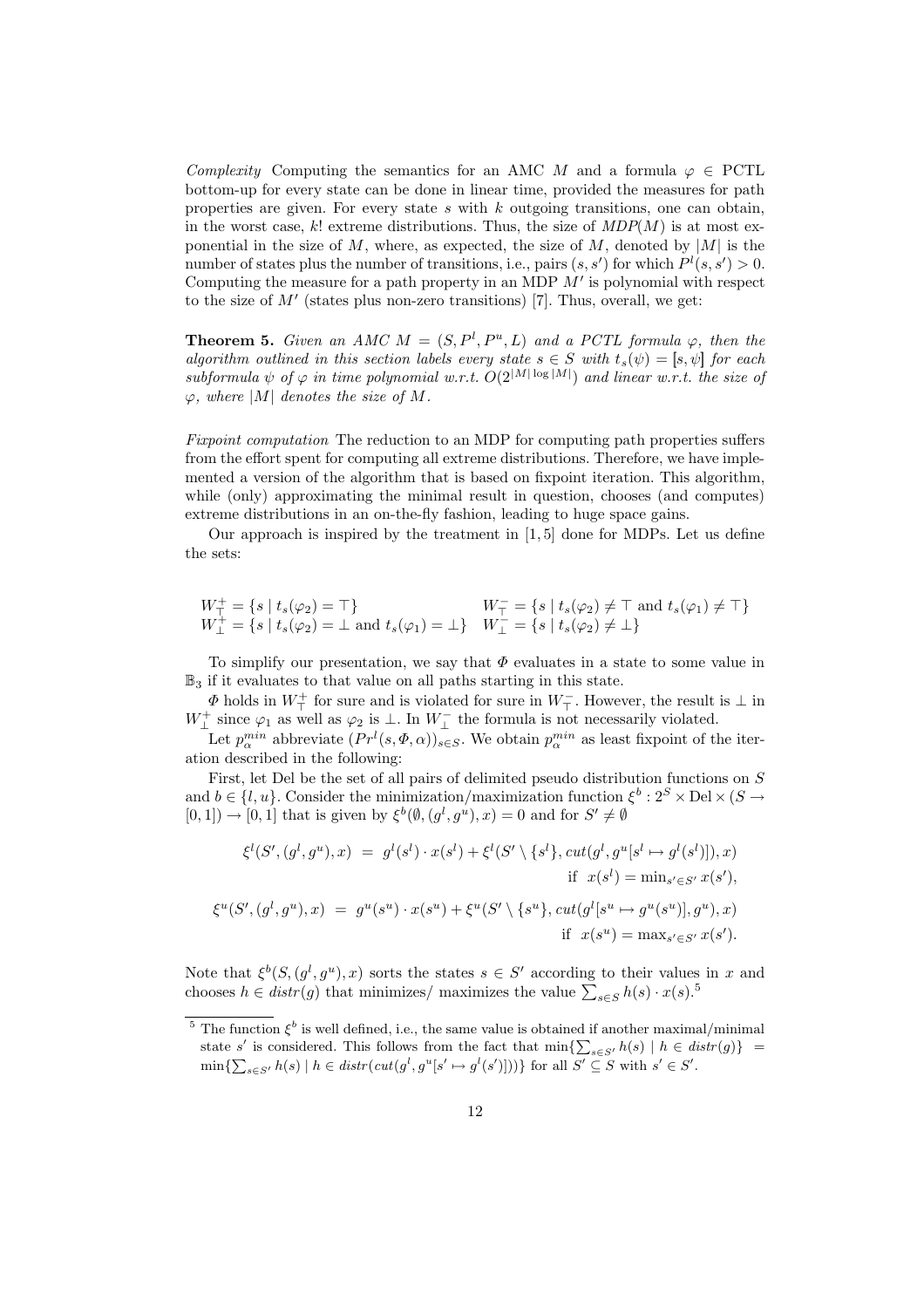Let  $S^+, S^- \subseteq S$ . We use  $\xi^b$  to define the function  $F^b_{(S^-,S^+)} : (S \to [0,1]) \to$  $(S \rightarrow [0,1])$  that determines the next iteration step by

$$
\mathcal{F}^{b}_{(S^-,S^+)}(x)_{(s)} = \begin{cases} 1 & \text{if } s \in S^+, \\ 0 & \text{if } s \in S^-, \\ \xi^b(S, (P^l(s,\cdot), P^u(s,\cdot)), x) & \text{otherwise.} \end{cases}
$$

Furthermore, let  $x_0$  denote the function that maps everything to 0.

**Theorem 6.** The least fixpoint (w.r.t. point wise extension of the order of the real numbers) of the function  $\mathbf{F}^b_{(S^-,S^+)}$  can be used to calculate the values  $p^{min}_{\alpha}$ :

$$
p_{\top}^{min}(s) = (\sqcup_{n \in \mathbb{N}} \mathcal{F}_{(W_{\top}^-, W_{\top}^+)}^{l}(n)(x_0))_{(s)}
$$
  

$$
p_{\perp}^{min}(s) = 1 - (\sqcup_{n \in \mathbb{N}} \mathcal{F}_{(W_{\perp}^+, W_{\perp}^-)}^{u}(n)(x_0))_{(s)}.
$$

The proof goes along the lines of the proof for MDPs (see [1, Chapter 3] for details). Let us give an example showing that the *cut* in the definition of the fixpoint operator in Theorem 6 to calculate the probabilities for  $[\Phi]_{\bowtie p}$  is indeed important:

*Example 3.* Let us consider the AMC shown in Figure 3 (a) (page 5) and  $\Phi = \varphi_1 \mathcal{U} \varphi_2$ . Assume that  $t_s(\varphi_1) = t_{v_2}(\varphi_1) = t_u(\varphi_2) = \top$  and all remaining truth values for  $\varphi_1$  and  $\varphi_2$  are ⊥. Furthermore, assume that there is a [1, 1]-transition from  $v_2$  back to itself. Then we get:  $W^+_\top = \{u\}$  and  $W^-_\top = \{v_1\}$ . For example, the maximization function  $\xi^u$ chooses  $P^l(s, u) = P^u(s, u) = \frac{3}{4}$  since  $1 = \max\{1, 0, 0\} = \max\{x(u), x(v_1), x(v_2)\}$  after the first iteration step and due to the *cut* operation  $P(s, v_1) = \left[\frac{1}{4}, \frac{1}{4}\right]$  and  $P(s, v_2) =$  $[0, 0]$ . Hence,  $Pr^u(s, \Phi, \top) = \frac{3}{4} \cdot 1 + \frac{1}{4} \cdot 0 + 0 \cdot 0 = \frac{3}{4}$ .  $W_+^+ = \{v_1, v_2\}$  and  $W_-^- = \{u\}$ . Altogether we get  $Pr(s, \Phi, \top) = [\frac{1}{2}, \frac{3}{4}], Pr(s, \Phi, \bot) = [\frac{1}{4}, \frac{1}{2}], Pr(s, \Phi, ?) = [0, 0].$  Note that we get the intervals shown in Figure 3 (c). Thus, the subsequent cut in the definition of the fixpoint operator is necessary since the values in Figure 3 (b) yield less precise results.

#### 6 Alternatives to AMCs

Let us discuss alternative approaches for abstraction of Markov chains. For reasons of space limitation, we keep the discussion informal.

Generally, Markov Decision Processes (MDPs) are considered to be abstractions for Markov chains. MDPs extend the model of MCs by allowing several distribution functions in each state (see Figure 5 (c)).

Thus, when merging states to obtain an abstraction, one could define the corresponding distribution functions, as indicated in Figure 5  $(a)$ –(c). Hence, the result would be an MDP. Now, one might be tempted to use existing model checking theory for PCTL and MDPs to reason about the underlying Markov chain. However, this is not possible since, as far as we know, there is no 3-valued notion of PCTL for MDPs (not to mention, we need one that suits the role in the abstraction defined here).

When interested in reachability properties, the approach is possible and was pursued in [6]. Let us call the approach *AMDP*. Actually, the model checking algorithms presented in the previous section considers the AMC as an MDP with extreme distributions, but only when computing the minimal probabilities of path properties.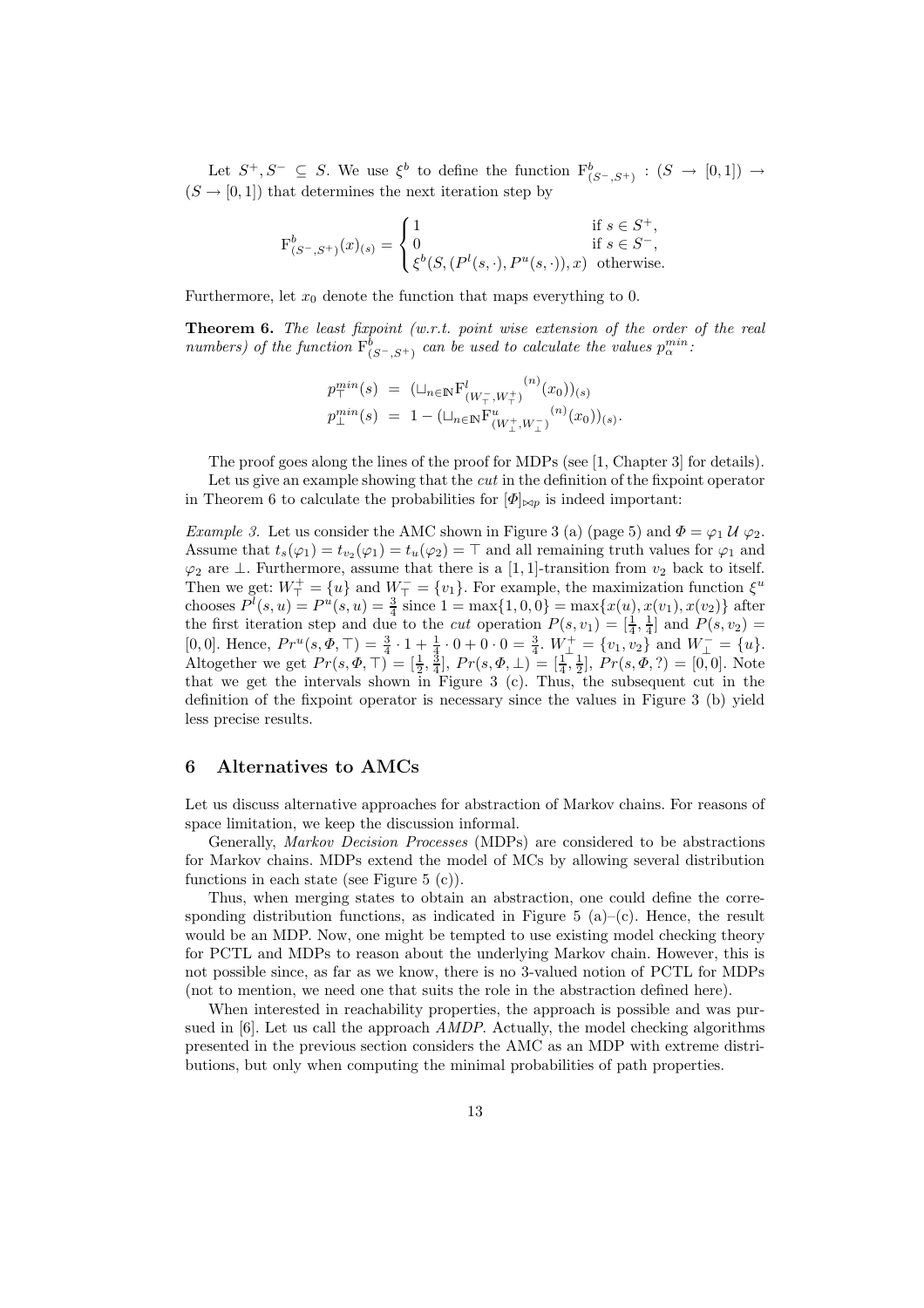

Fig. 5. Abstraction by MDPs vs. AMCs

Of course, one could have developed such a 3-valued version of PCTL for MDPs as opposed for AMCs, as done here. But actually, the 3-valued PCTL semantics given in Section 4 can easily be taken over for such a 3-valued PCTL semantics for MDPs.

However, there is an intrinsic difference in the approach using AMCs and the one based on MDPs. An MDP can easily be abstracted to an AMC. For example, for the MDP shown in Figure 5 (c), we would get the AMC shown in Figure 5 (d). But using intervals, one reduces more information.

This has two implications, one theoretical and one practical. Our semantics for PCTL path properties compares only extreme distributions. Probabilities that are not the bound of some transition probability interval are not considered. However, we might consider all extreme distributions. For example, one extreme distribution for the AMC in Figure 5 (d) is  $(u \mapsto \frac{4}{10}, v_1 \mapsto \frac{2}{10}, w \mapsto \frac{3}{10}, v_2 \mapsto \frac{1}{10})$ , which is not present in Figure 5 (c). Now, consider  $\varphi = [X(a_u \vee a_w)]_{\leq \frac{6}{10}}$ , where proposition  $a_u$   $(a_w)$  is  $\top$  in state u (respectively w) and  $\perp$  in all other states. Then the macro state in Figure 5 (c) provides  $\top$  for  $\varphi$  but for the AMC in Figure 5 (d) the result is ?. Thus, our results might sometimes be less precise. From the practical side, using MDPs, one reduces the number of states but basically all distributions are kept. But storing all distributions causes no memory savings and it is questionable whether such an abstraction does indeed satisfy practical needs. In our approach, on the other hand, if, for example, a third distribution denoted by  $\sigma_3$  with  $(u \mapsto \frac{2}{10}, v_1 \mapsto \frac{2}{10}, w \mapsto \frac{3}{10}, v_2 \mapsto \frac{3}{10})$  would be present in Figure 5 (c), we obtain the same AMC, thus, reducing the memory requirments.

A different approach was taken in yet unpublished paper [11]. There, criterias have been engineered that guarantee an abstraction to be optimal (in some sense). Let us call this approach O. While, of course, such an optimal abstraction sounds preferable, it turns out that neither AMCs nor MDPs carry enough information to be optimal. In simple words, the approach loses some of its elegance since it requires to store much information. Furthermore, it is not clear (to us) how to obtain this information without constructing the underlying Markov chain. The author of [11] therefore suggests as well a more simple approximation of the optimal abstraction, which we call S. In simple words, S is similar to AMCs but does not use the cut operator to optimize the cf. information present in AMCs (see [11, Example  $15$ ]. Thus, results based on S are less precise than the results obtained with our method. In terms of memory, S and AMC are comparable, provided the fixpoint computation method is used. Note that [11] does not address the question of model checking.

Summarizing, with abstraction one loses information usually by reducing space requirements. All approaches have in common, that states are grouped together to

App. 8.1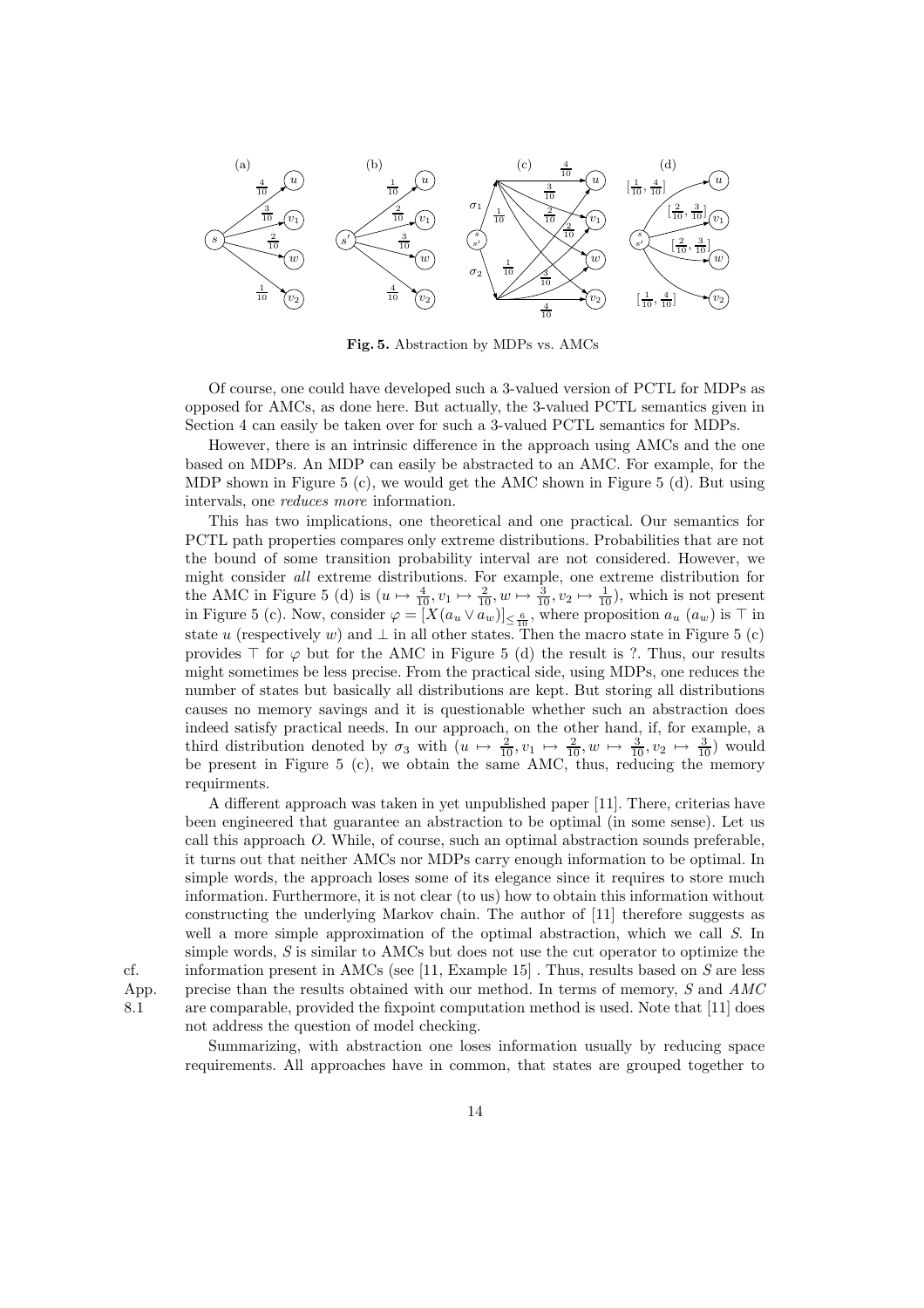form an abstract system. They differ in the information that is kept for transitions. By means of precision, we can order the approaches  $S < AMC < AMDP < O$ , where  $a < b$  means that a is less precise than b, when for some concrete system, the same states are grouped together. In terms of memory usage, we can order the approaches as  $S = AMC < AMDP < O$ , where  $a < b$  means that a consumes less memory than b, when for some concrete system, the same states are grouped together.

## 7 Conclusion

In this paper, we have extended the abstraction-refinement paradigm based on threevalued logics to the setting of probabilistic systems. We have given a notion of abstraction for Markov chains. In simple words, abstract Markov chains are transition systems where the edges are labeled with intervals of probabilities. We equipped the notion with the concept of simulation to be able to relate the behavior of abstract and concrete systems.

We have presented model checking for abstract probabilistic systems (i.e. abstract Markov chains) with respect to specifications in a probabilistic temporal logic, interpreted over a 3-valued domain. More specifically, we studied a 3-valued version of PCTL. The model checking algorithm turns out to be quite similar to the ones developed in the setting of checking PCTL specifications of Markov decision processes. Thus, using the intuitive concept of intervals allows to refrain from saving all probability distributions present in concrete systems but storing only boundaries, while allowing to adapt existing theory of model checking probabilistic systems.

Our work can be extended into several directions. First, further insight in which and how to split states is desirable, when the model checking result is indefinite. It would also be interesting to extend our setting towards the more expressive logic PCTL<sup>∗</sup> or to the setting of continuous-time Markov chains.

#### References

- 1. Christel Baier. On the algorithmic verification of probabilistic systems. Universität Mannheim, 1998. Habilitation Thesis.
- 2. M. Chechik, B. Devereux, S. Easterbrook, and A. Gurfinkel. Multi-valued symbolic model-checking. ACM Transactions on Software Engineering and Methodology (TOSEM), 12:371–408, 2003.
- 3. E. Clarke, O. Grumberg, and D. Long. Model Checking and Abstraction. In Proc. of POPL, pages 342–354, New York, January 1992. ACM.
- 4. E.M. Clarke, O. Grumberg, and D.A. Peled. Model Checking. MIT press, December 1999.
- 5. C. Courcoubetis and M. Yannakakis. The complexity of probabilistic verification. Journal of the ACM, 42(4):857–907, July 1995.
- 6. P. D'Argenio, B. Jeannet, H. Jensen, and K. Larsen. Reduction and refinement strategies for probabilistic analysis. In PAPM-PROBMIV, pages 57–76, 2002.
- 7. Luca de Alfaro. Formal Verification of Probabilistic Systems. PhD thesis, Stanford University, 1997. Technical report STAN-CS-TR-98-1601.
- 8. P. Godefroid and R. Jagadeesan. On the expressiveness of 3-valued models. In Verification, Model Checking and Abstract Interpretation (VMCAI), volume 2575 of LNCS, pages 206– 222, 2003.
- 9. O. Grumberg, M. Lange, M. Leucker, and S. Shoham. Don't know in the  $\mu$ -calculus. In Proc. VMCAI'05, volume 3385 of LNCS. Springer, 2005.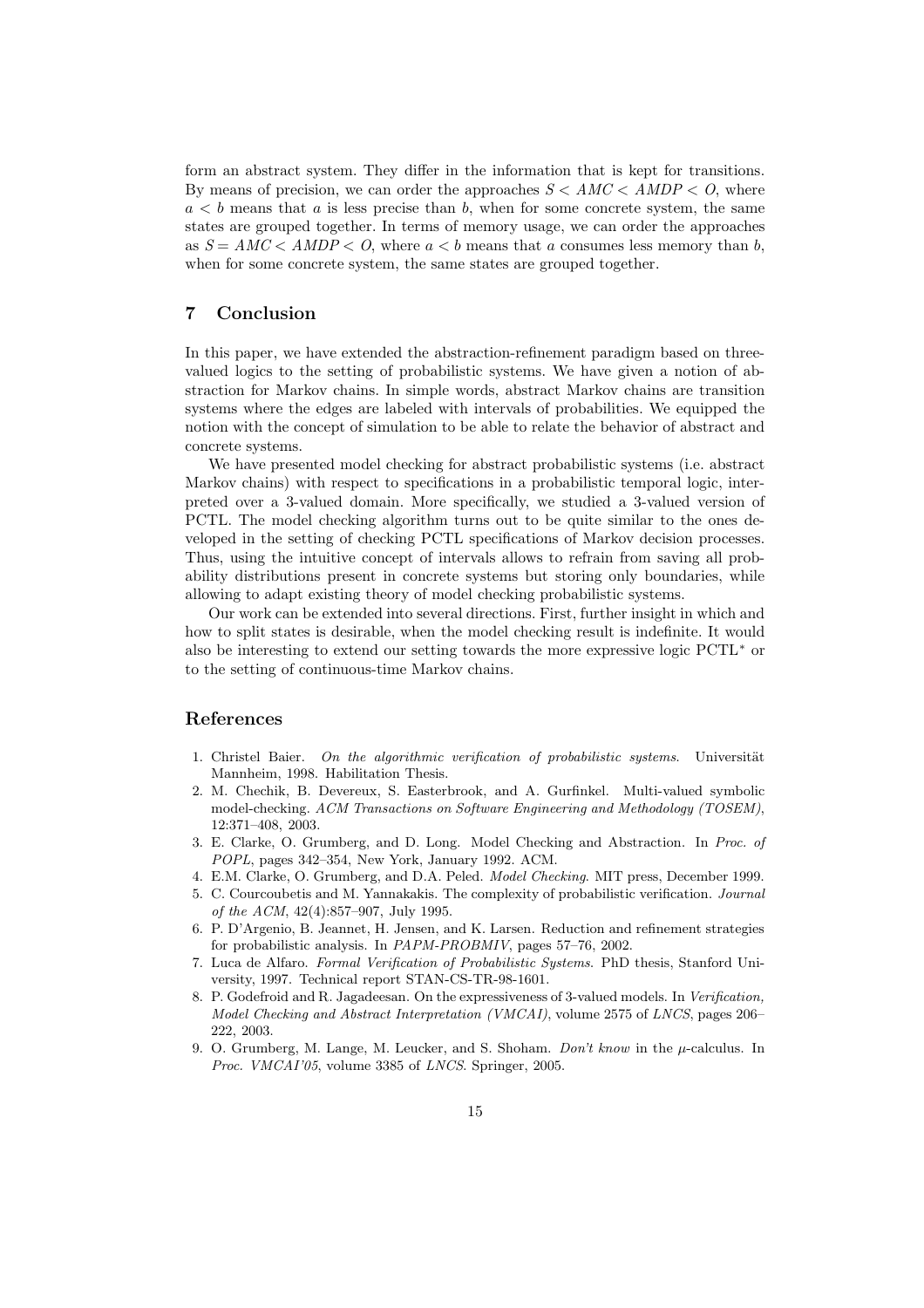- 10. H. Hansson and B. Jonsson. A logic for reasoning about time and reliability. Formal Aspects of Computing, 6:512–535, 1994.
- 11. M. Huth. On finite-state approximants for probabilistic computation tree logic. Theoretical Computer Science. to appear.
- 12. M. Huth. An abstraction framework for mixed non-deterministic and probabilistic systems. In Validation of Stochastic Systems, pages 419–444, 2004.
- 13. M. Huth, R. Jagadeesan, and D. Schmidt. Modal transition systems: A foundation for three-valued program analysis. In European Symposium on Programming (ESOP), volume 2028, pages 155–169, 2001.
- 14. Michael Huth. Abstraction and probabilities for hybrid logics. In Qualitative Aspects of Programming Languages, 2004.
- 15. B. Jonsson and K. Larsen. Specification and refinement of probabilistic processes. In Proc. 6th IEEE Int. Symp. on Logic in Computer Science, 1991.
- 16. B. Konikowska and W. Penczek. Model checking for multi-valued computation tree logics. In Beyond two: theory and applications of multiple-valued logic, pages 193–210. Physica-Verlag GmbH, 2003.
- 17. B. Konikowska and W. Penczek. On designated values in multi-valued CTL<sup>∗</sup> model checking. Fundamenta Informaticae, 60(1–4):221–224, 2004.
- 18. S. Shoham and O. Grumberg. A game-based framework for CTL counterexamplesand 3-valued abstraction-refinemnet. In Computer Aided Verification (CAV), volume 2725 of LNCS, pages 275–287, 2003.
- 19. R. van Glabbeek, S. Smolka, B. Steffen, and C. Tofts. Reactive, generative, and stratified models of probabilistic processes. In Logic in Computer Science, pages 130–141, 1990.
- 20. W. Yi. Reasoning about uncertain information compositionally. In Proc. of the 3rd International School and Symposium on Real-Time and Fault-Tolerant Systems, volume 863 of LNCS. Springer, 1994.